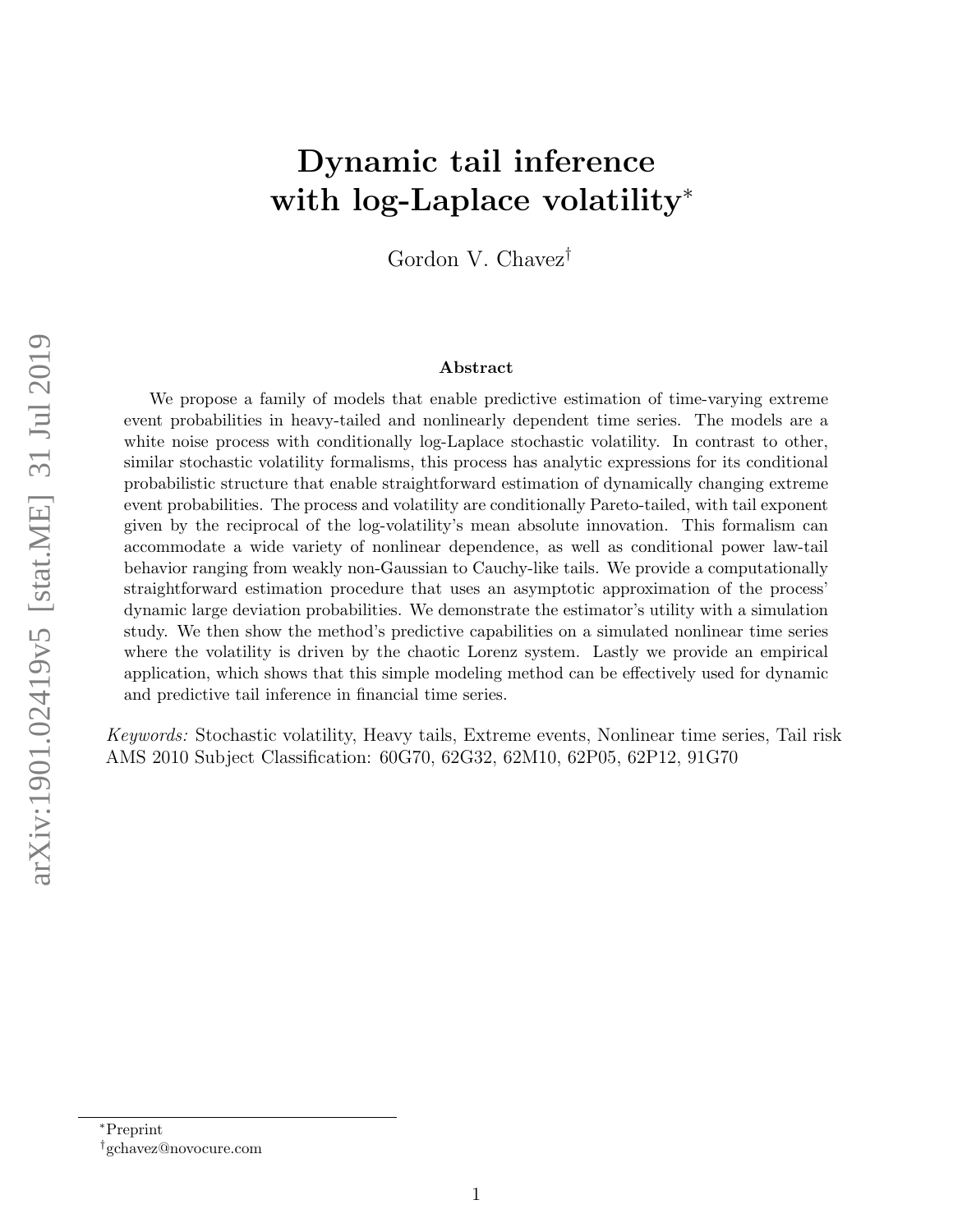## 1 Introduction

Financial time series data is well-known to exhibit nonlinear dependence and "fat tails". Such time series often display trends of increasing or decreasing volatility, along with a propensity for extreme fluctuations that is far greater than what would be predicted from a Gaussian or other distribution with finite polynomial moments. The latter observation was probably most famously addressed with the early Pareto-tailed and stable models for financial time series proposed by Mandelbrot (1963) and Fama (1968), while the most well-known early approaches to the nonlinear dependence problem were given by Engle (1982) and Bollerslev (1986) with original and generalized autoregressive conditional heteroskedasticity (ARCH, GARCH) models. Since then a great deal of research has been dedicated to extreme event probability estimation and nonlinear time series modeling for financial applications (e.g., Embrechts et al. 2011 and Terasvirta et al. 2010).

Estimation of extreme event probabilities is a very important problem for risk and portfolio management. Many estimators for the tail exponent of a marginal distribution have been proposed, e.g., by Hill (1975), Pickands (1975), and deHaan and Resnick (1980), however, these estimators are very sensitive to dependence in the data (Kearns and Pagan 1997, Diebold et al. 2000). This makes them often ill-suited for application to many strongly dependent time series of interest for financial modeling, i.e., the squares and moduli of financial log-returns (Embrechts et al. 2011 p. 270, 406). Relatedly, these estimators along with much of extreme value theory (EVT) are designed for inference of stationary, rather than time-varying, tail behavior. Gardes and Girard (2008) and Gardes and Stupfler (2014) have given nonparametric estimators for time-varying tail exponents, while Kelly (2014) has given a parametric approach to dynamic power law estimation in financial time series. The parametric modeling method we propose here, however, does not assume a time-varying tail exponent. Our approach is hence closer to McNeil and Frey's (2000) combination of stationary EVT with GARCH modeling. However, we use a novel, stochastic volatility approach to enable dynamic tail inference.

A canonical form of stochastic volatility model, first proposed by Taylor (1982, 1986), is given by

<span id="page-1-0"></span>
$$
\varepsilon_t = \sigma_t z_t,\tag{1.1}
$$

where  $z_t$  is an *i.i.d.* process with a mean of 0 and a variance of 1, and  $\sigma_t$  is a non-negative process defined by

<span id="page-1-1"></span>
$$
\sigma_t = \exp\left(H_t\right),\tag{1.2}
$$

where  $H_t$  is a Gaussian process with mean  $\mu_H$  and variance  $\sigma_H^2 < \infty$ . An important example was the AR(1) model  $H_t = \mu_H + \beta (H_{t-1} - \mu_H) + h_t$ , where  $\beta \in \mathbb{R}$  and  $h_t \sim \mathcal{N}(0, \sigma_h^2)$  is *i.i.d.* The kind of model in  $(1.1)$  and  $(1.2)$ , where  $H_t$  is a variety of Gaussian processes, has been extensively applied and studied, e.g., to exchange rate modeling by Harvey et al. (1994) and extended to long-memory Gaussian  $H_t$  by Breidt et al. (1998). However, the stochastic volatility  $\sigma_t$  in [\(1.2\)](#page-1-1) follows a log-normal distribution, which has finite polynomial moments (see Johnson et al. 1994). As a consequence, [\(1.1\)](#page-1-0) also has bounded moments in the usual case of Gaussian  $z_t$ . This can be problematic for modeling time series with power law tails and divergent higher-order polynomial moments. Practically, such models will underestimate the probabilities of extreme events. To remedy this,  $z_t$  has often been chosen to follow the heavier-tailed Student's t-distribution, e.g., in Harvey et al. (1994), Liesenfeld and Jung  $(2000)$ , and Chib et al.  $(2002)$ . However, with a Gaussian or Student's t choice for  $z_t$  and Gaussian  $H_t$ , the model  $(1.1)$  does not have convenient analytic expressions for its conditional probabilistic structure. This makes estimation of model parameters as well as outcome probabilities difficult, often requiring the use of Bayesian and Monte Carlo methods such as those described in Jacquier et al. (1994), Kim et al. (1998), Sandmann and Koopman (1998), or Chib et al. (2002). Reliable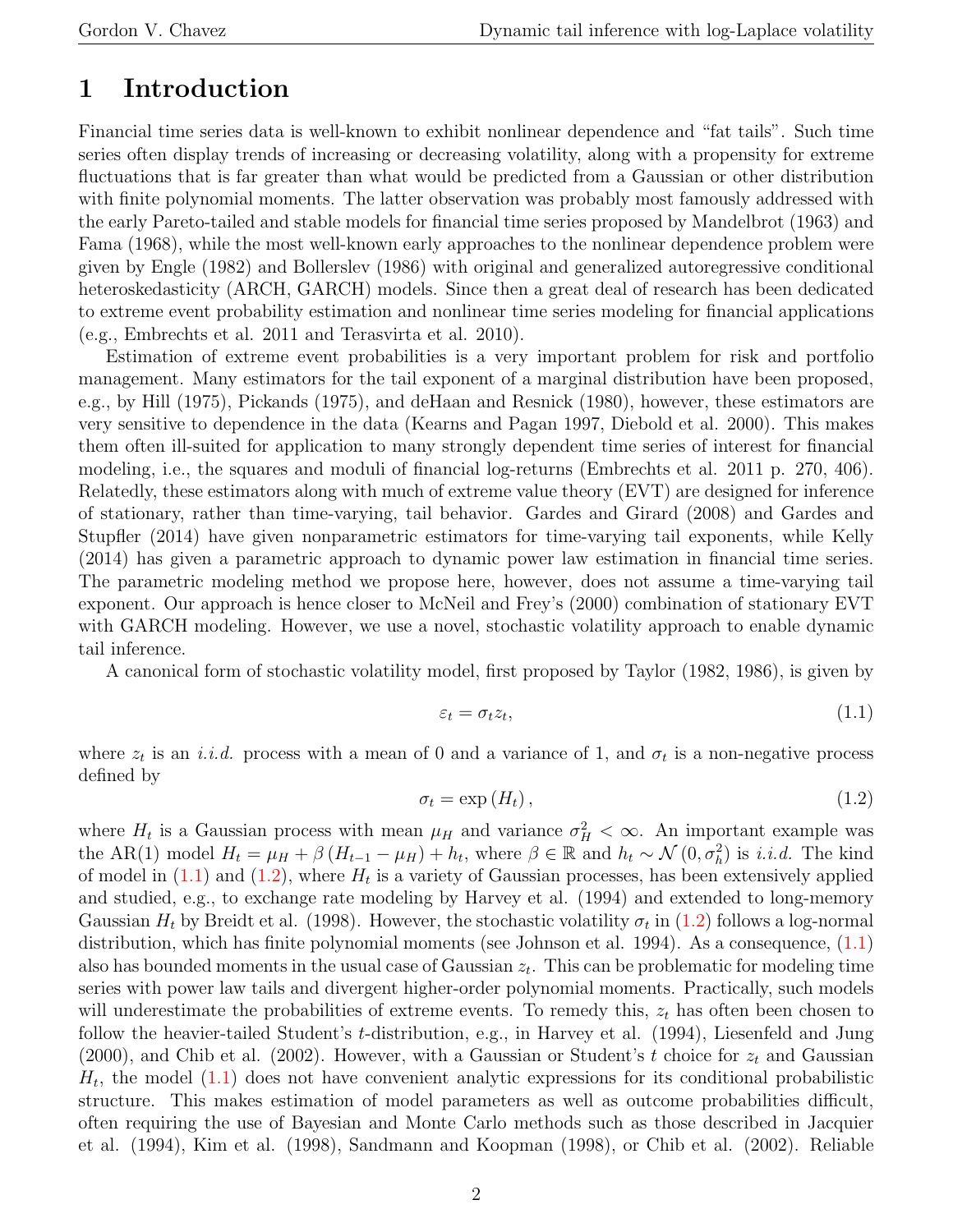estimation of similar, conditionally Student's t-distributed, ARCH-related models requires similar numerical procedures (see, e.g., Mousazadeh and Karimi 2007, Ardia 2008, Ardia and Hoogerheide 2010).

In this paper we propose a stochastic volatility formalism that enables straightforward and effective estimation of time-varying extreme event probabilities in time series with power law tail behavior. The models we present have the form [\(1.1\)](#page-1-0)-[\(1.2\)](#page-1-1), with  $z_t \sim \mathcal{N}(0, 1)$ . However, instead of defining  $(1.2)$ 's  $H_t$  as Gaussian, we make  $H_t$  conditionally *Laplace*-distributed, defining  $H_t$  as

<span id="page-2-2"></span>
$$
H_t = E\{H_t|\mathcal{F}_{t-1}\} + h_t,\tag{1.3}
$$

where  $\mathcal{F}_{t-1}$  is the filtration up to time  $t-1$  and  $h_t$  is *i.i.d.* Laplace-distributed with density

<span id="page-2-0"></span>
$$
p_h(h_t) = \frac{1}{2\Delta} \exp\left(-\frac{|h_t|}{\Delta}\right),\tag{1.4}
$$

where

 $\Delta = E\left\{ |h_t| \right\}.$ 

This simple but important adjustment endows  $(1.1)-(1.2)$  $(1.1)-(1.2)$ 's  $\sigma_t$  and  $\varepsilon_t$  with power law-tailed conditional probability distributions, for which there are natural and convenient analytic expressions. These conditional distributions give the result

<span id="page-2-1"></span>
$$
P\left\{| \varepsilon_t | \ge \Lambda | \mathcal{F}_{t-1}\right\} \sim f(\Delta) \exp\left(\frac{E\left\{H_t | \mathcal{F}_{t-1}\right\}}{\Delta}\right) \Lambda^{-1/\Delta} \tag{1.5}
$$

as  $\Lambda \to \infty$ . Hence  $H_t$ 's mean absolute innovation  $\Delta$  specifies the tail exponent, which allows [\(1.1\)](#page-1-0)-[\(1.4\)](#page-2-0) to flexibly define processes ranging from only mildly non-Gaussian with  $\Delta \approx 0$  to processes with Cauchy-like tails at  $\Delta = 1$ . The process  $\varepsilon_t$ 's tail probabilities are also strongly and explicitly dependent on the process  $H_t$ , which enables their dynamic estimation. We give a simple, probabilistic method-of-moments estimation procedure for the tail exponent, which takes advantage of the result  $(1.5)$  for  $\varepsilon_t$ 's tail probabilities. We present a simulation study to show the effectiveness of this estimator. We next demonstrate the predictive capabilities of this methodology with a simulated nonlinear time series, where the volatility is driven by the chaotic Lorenz system. We then give an empirical application to S&P 500 Index data, which shows that this modeling method can be used for dynamic and predictive estimation of volatility and extreme event probabilities in heavy-tailed financial time series. We give some concluding remarks, an appendix with proofs of the main results, and a second appendix, which shows that very similar results, including [\(1.5\)](#page-2-1), can also be derived for the case when  $z_t$  is Laplace-distributed.

### 2 Model

We will denote  $H_t$ 's conditional expectation as  $\bar{H}_t = E\{H_t | \mathcal{F}_{t-1}\}\$ . We first give expressions for  $\sigma_t$ 's conditional probability density and  $\varepsilon_t$ 's conditional polynomial moments.

**Lemma 2.1.** Given  $(1.3)-(1.4)$  $(1.3)-(1.4)$  $(1.3)-(1.4)$ ,  $\sigma_t$  in  $(1.2)$  is conditionally distributed according to the log-Laplace probability density function

<span id="page-2-3"></span>
$$
p_{\sigma}(\sigma_t|\mathcal{F}_{t-1}) = \begin{cases} \frac{1}{2\Delta} \exp\left(-\frac{\bar{H}_t}{\Delta}\right) \sigma_t^{1/\Delta - 1}; & 0 < \sigma_t < \exp\left(\bar{H}_t\right) \\ \frac{1}{2\Delta} \exp\left(\frac{\bar{H}_t}{\Delta}\right) \sigma_t^{-1/\Delta - 1}; & \sigma_t \ge \exp\left(\bar{H}_t\right) \end{cases}
$$
(2.1)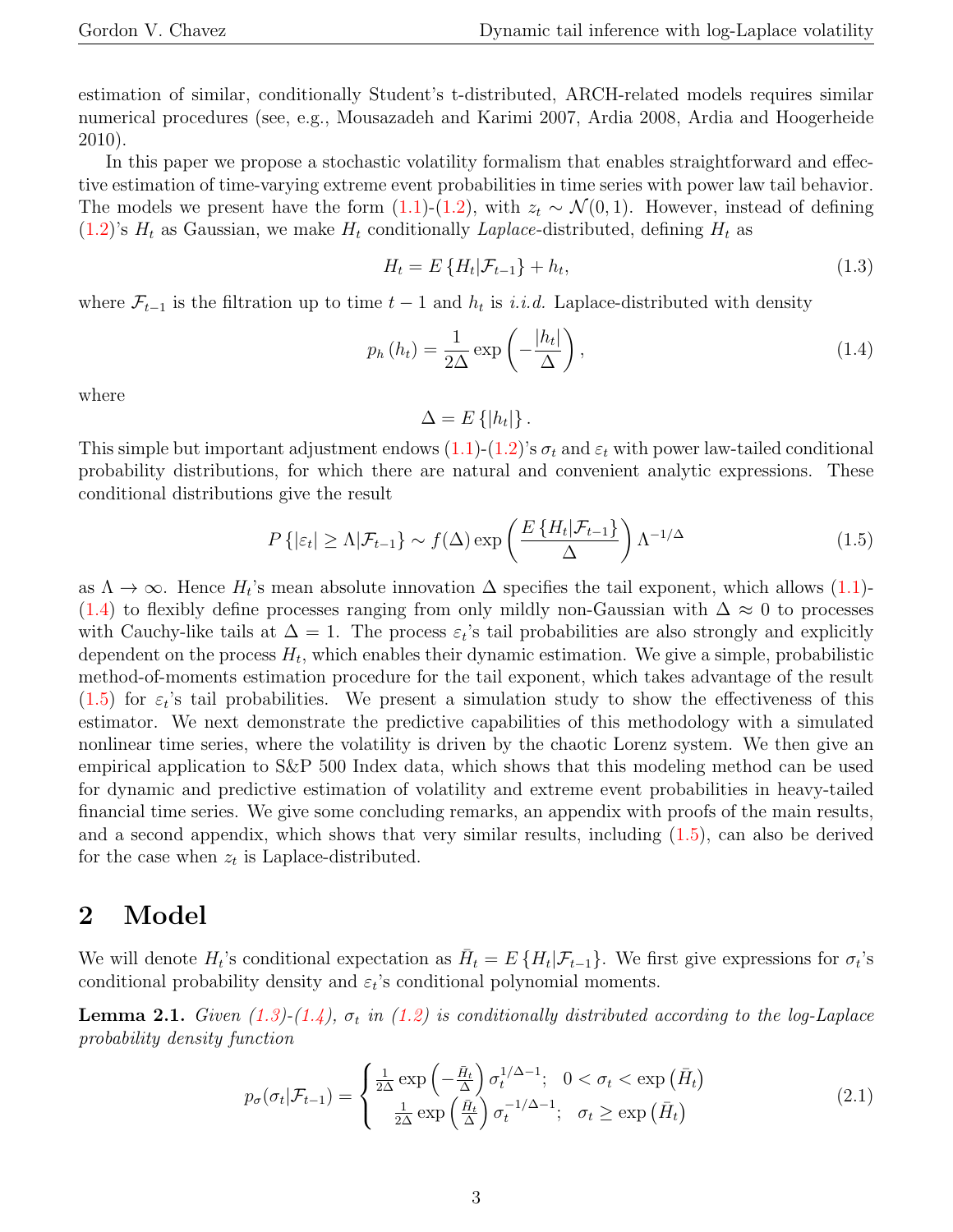

Figure 1: A typical realization of the stochastic volatility  $\sigma_t$  defined in [\(1.2\)](#page-1-1)-[\(1.4\)](#page-2-0) and [\(1.1\)](#page-1-0)'s corresponding process  $\varepsilon_t$  with  $z_t \sim \mathcal{N}(0, 1)$ ,  $H_t = .5H_{t-1} + .4H_{t-2} + h_t$ , and  $\Delta = 1/4$ .



<span id="page-3-0"></span>Figure 2: A graph of  $(2.3)$ 's conditional excess kurtosis  $\kappa^{\text{exc}}(\Delta) = \kappa(\Delta) - 3$  for Laplace  $H_t$  (Solid) along with the corresponding result for Gaussian  $H_t$  (Dashed).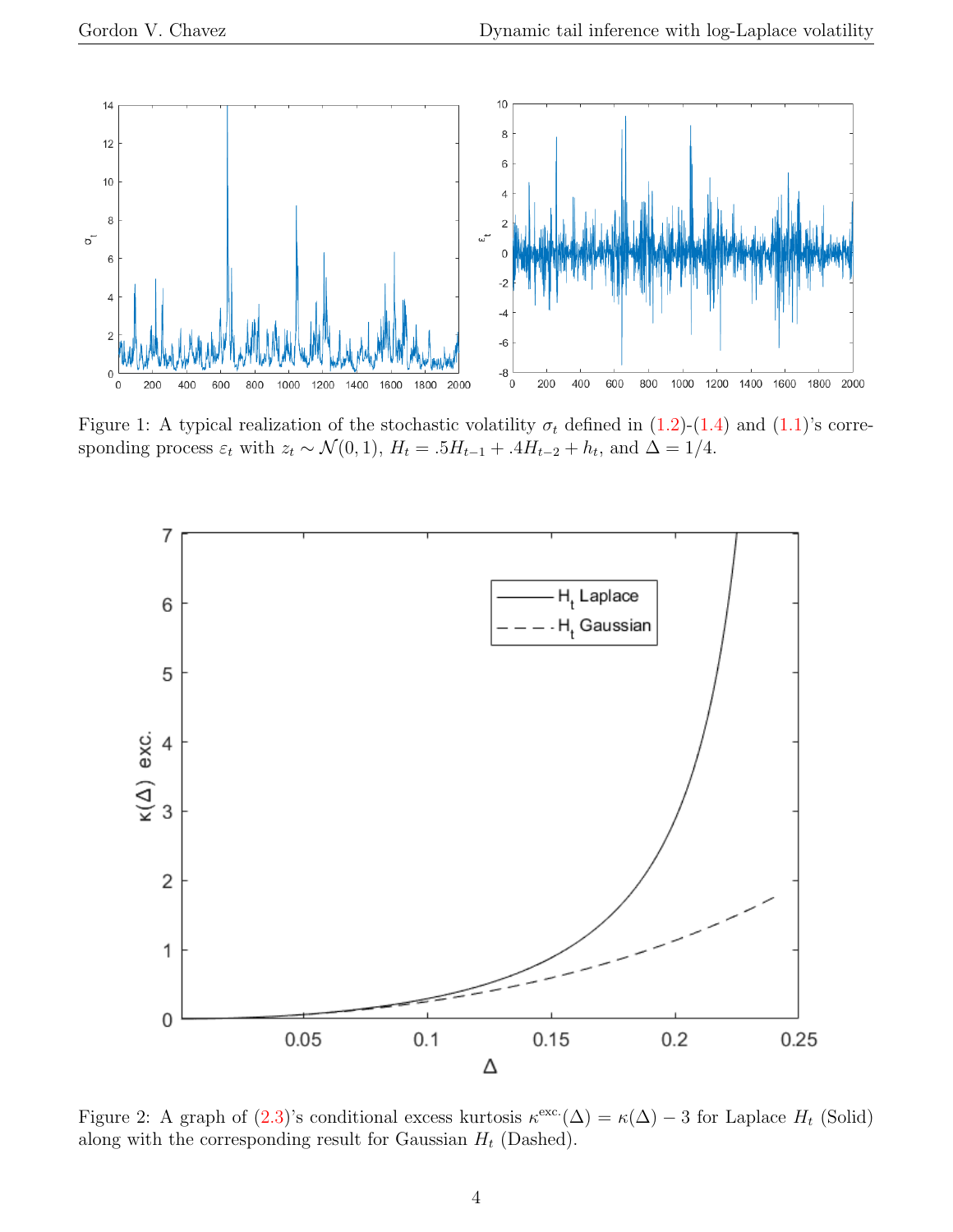Corollary 2.1. Given [\(1.1\)](#page-1-0) and [\(2.1\)](#page-2-3) with  $z_t \sim \mathcal{N}(0, 1)$ , for all even  $n \geq 2$ , if  $\Delta \geq 1/n$ , then  $E\left\{ \varepsilon_{t}^{n}|\mathcal{F}_{t-1}\right\} =\infty$ , while if  $\Delta<1/n$ ,

<span id="page-4-1"></span>
$$
E\left\{ \varepsilon_{t}^{n}|\mathcal{F}_{t-1} \right\} = \exp\left(n\bar{H}_{t}\right) \frac{(n-1)!!}{1 - n^{2}\Delta^{2}}.
$$
\n(2.2)

Several graphs of  $(2.1)$  $(2.1)$  $(2.1)$  are given in Fig. [3.](#page-5-0) It is clear from Corollary 2.1 that the conditional kurtosis  $\kappa_t = E \left\{ \varepsilon_t^4 | \mathcal{F}_{t-1} \right\} / \left( E \left\{ \varepsilon_t^2 | \mathcal{F}_{t-1} \right\} \right)^2$  diverges or is not well-defined for  $\Delta \geq 1/4$ . However, when  $(2.2)$  is used to calculate  $\kappa_t$  for  $\Delta < 1/4$ , it can be easily shown that the conditional kurtosis has the time-independent definition

<span id="page-4-0"></span>
$$
\kappa(\Delta) = 3 \frac{(1 - 4\Delta^2)^2}{1 - 16\Delta^2},\tag{2.3}
$$

which is minimized at  $\kappa(0) = 3$ , the Gaussian kurtosis. The divergent algebraic structure of [\(2.3\)](#page-4-0) contrasts with the kurtosis' exponential structure for Gaussian  $H_t$ , which would be written as  $\kappa_t =$  $3 \exp(8\Delta^2)$  $3 \exp(8\Delta^2)$  $3 \exp(8\Delta^2)$ . The excess kurtosis  $\kappa^{\rm exc.}(\Delta) = \kappa(\Delta) - 3$  is graphed in Fig. 2 for both Laplace and Gaussian  $H_t$ . Now that we have given  $\varepsilon_t$ 's conditional moment structure, we will give its conditional probability density function.

**Theorem 2.1.** Given [\(2.1\)](#page-2-3) with  $z_t \sim \mathcal{N}(0, 1)$ , [\(1.1\)](#page-1-0)'s  $\varepsilon_t$  is conditionally distributed according to the probability density function

<span id="page-4-2"></span>
$$
p_{\varepsilon}(\varepsilon_{t}|\mathcal{F}_{t-1}) = \frac{1}{4\sqrt{\pi}\Delta} \left(\sqrt{2}e^{\bar{H}_{t}}\right)^{-1/\Delta} \Gamma\left(\frac{1-1/\Delta}{2}, \frac{\varepsilon_{t}^{2}}{2e^{2\bar{H}_{t}}}\right) |\varepsilon_{t}|^{1/\Delta-1} + \frac{1}{4\sqrt{\pi}\Delta} \left(\sqrt{2}e^{\bar{H}_{t}}\right)^{1/\Delta} \gamma\left(\frac{1+1/\Delta}{2}, \frac{\varepsilon_{t}^{2}}{2e^{2\bar{H}_{t}}}\right) |\varepsilon_{t}|^{-1/\Delta-1}
$$
(2.4)

where

<span id="page-4-4"></span>
$$
\Gamma(a,b) = \int_b^{\infty} x^{a-1} e^{-x} dx
$$
\n(2.5)

is the upper incomplete gamma function and

<span id="page-4-3"></span>
$$
\gamma(a,b) = \int_0^b x^{a-1} e^{-x} dx
$$
\n(2.6)

is the lower incomplete gamma function.

Several graphs of [\(2.4\)](#page-4-2) are given in Fig. [3.](#page-5-0) Note that with larger  $\Delta$  and smaller  $\bar{H}_t$  the densities are more sharply peaked around the origin. This can also be seen from the following result.

Corollary 2.2. For  $\Delta < 1$ , as  $|\varepsilon_t| \to 0$ ,

<span id="page-4-6"></span>
$$
p_{\varepsilon}(\varepsilon_t|\mathcal{F}_{t-1}) \sim \frac{1}{\sqrt{2\pi}e^{\bar{H}_t}} \frac{1}{1-\Delta^2}.
$$
\n(2.7)

The above result characterizes  $\varepsilon_t$ 's near-mean behavior. Next we give an analytic expression for  $|\varepsilon_t|$ 's exceedance probabilities, before characterizing  $\varepsilon_t$ 's tail behavior. We first make the notation

<span id="page-4-5"></span>
$$
\widetilde{\Lambda}_t = \frac{\Lambda}{\sqrt{2}e^{\bar{H}_t}},\tag{2.8}
$$

which will make several of the next results more symbolically concise.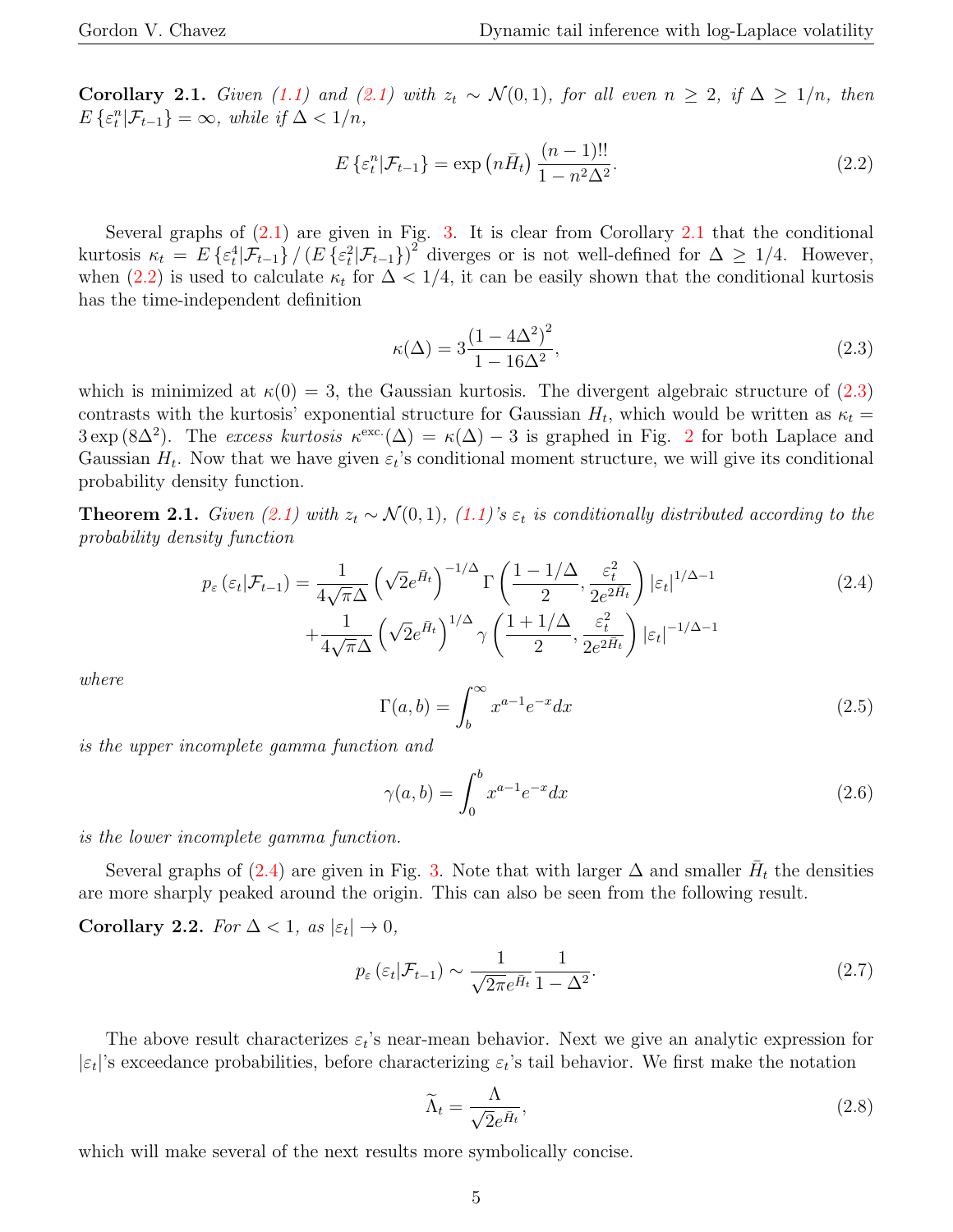

<span id="page-5-0"></span>Figure 3: Graphs of the probability density functions [\(2.1\)](#page-2-3) (Top) and [\(2.4\)](#page-4-2) (Bottom) with  $(\bar{H}_t, \Delta)$ equal to (1, .25) in Red, (1, .50) in Green, (1, .60) in Cyan, (1.5, .35) in Magenta, and (2, .25) in Blue.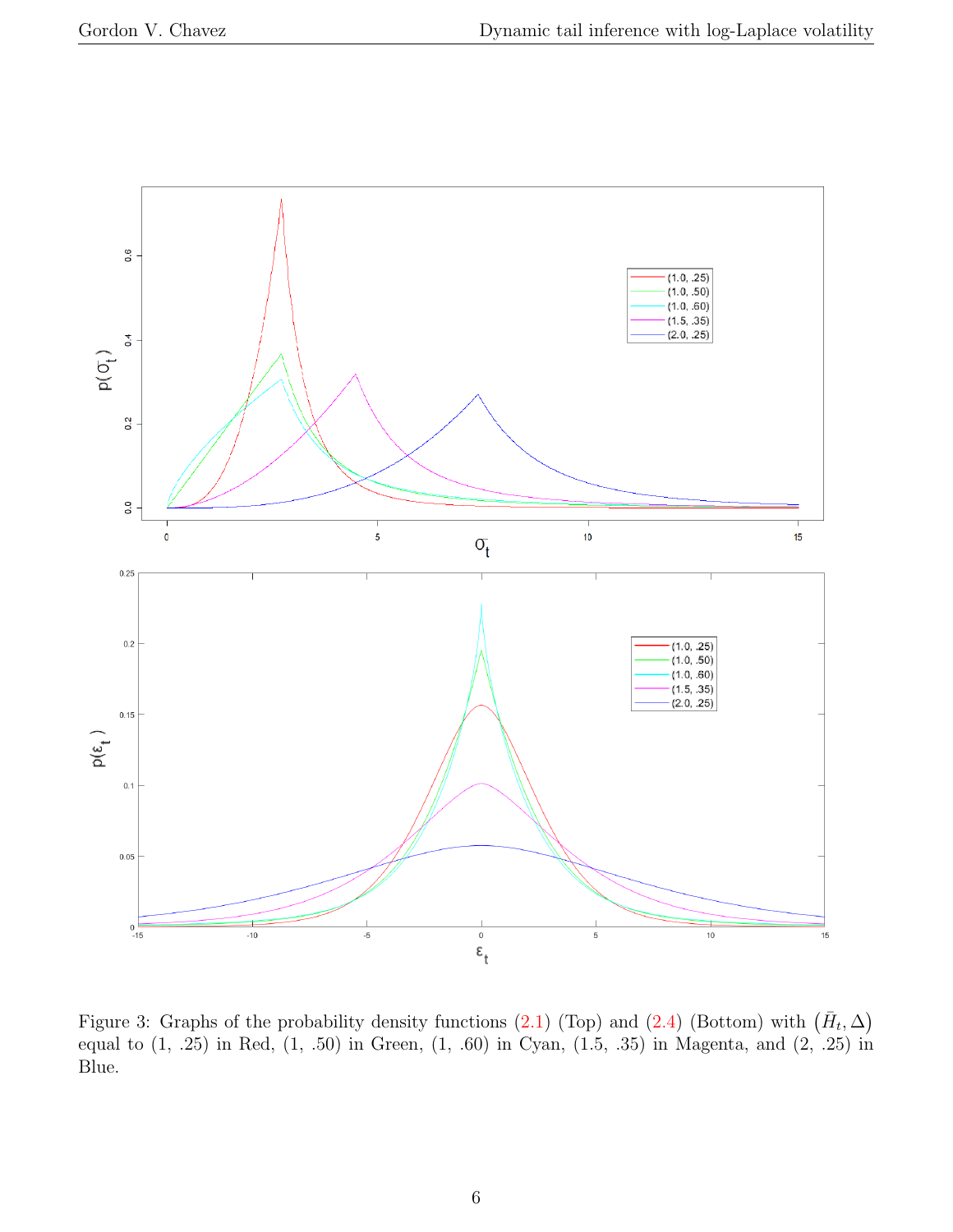Theorem 2.2. By  $(2.4)-(2.6)$  $(2.4)-(2.6)$  $(2.4)-(2.6)$ ,

<span id="page-6-0"></span>
$$
P\left\{|{\varepsilon}_t| \geq \Lambda | \mathcal{F}_{t-1}\right\} = \frac{1}{2\sqrt{\pi}} \left( \gamma \left( \frac{1 + 1/\Delta}{2}, \widetilde{\Lambda}_t^2 \right) \widetilde{\Lambda}_t^{-1/\Delta} - \Gamma \left( \frac{1 - 1/\Delta}{2}, \widetilde{\Lambda}_t^2 \right) \widetilde{\Lambda}_t^{1/\Delta} \right) + \text{erfc}\left(\widetilde{\Lambda}_t\right), \tag{2.9}
$$

where

<span id="page-6-1"></span>
$$
\operatorname{erfc}(x) = 1 - \operatorname{erf}(x) = 1 - \frac{2}{\sqrt{\pi}} \int_0^x e^{-u^2} du = \frac{2}{\sqrt{\pi}} \int_x^\infty e^{-u^2} du \tag{2.10}
$$

is the complementary error function.

Note from the definition [\(2.6\)](#page-4-3) that as  $\tilde{\Lambda}_t \to \infty$ , [\(2.9\)](#page-6-0)'s first term will tend to a power law multiplied by the gamma function and other constants. By  $(2.5)$  and  $(2.10)$  however, the second and third term of [\(2.9\)](#page-6-0) will asymptotically become much smaller. This leads to the next result, which will be useful for straightforwardly approximating  $\varepsilon_t$ 's dynamic extreme event probabilities.

Theorem 2.3. By  $(2.4)$ ,

<span id="page-6-2"></span>
$$
P\left\{|{\varepsilon}_t| \geq \Lambda | \mathcal{F}_{t-1}\right\} = \frac{1}{2\sqrt{\pi}} \Gamma\left(\frac{1+1/\Delta}{2}\right) \widetilde{\Lambda}_t^{-1/\Delta} + O\left(\widetilde{\Lambda}_t^{-5} e^{-\widetilde{\Lambda}_t^2}\right) \tag{2.11}
$$

as  $\widetilde{\Lambda}_t \to \infty$ .

This result reduces to the asymptotic power law in [\(1.5\)](#page-2-1). We will make extensive use of Theorem [2.3](#page-6-2) in our estimation procedure described in the next section. The result arises from asymptotic expansions of  $(2.4)$  and its integral, which are given in  $(A.19)-(A.21)$  $(A.19)-(A.21)$  and  $(A.26)$  respectively. We note from integrating [\(2.1\)](#page-2-3) with  $\Lambda \geq \exp\left(\bar{H}_t\right)$  that

<span id="page-6-3"></span>
$$
P\{\sigma_t \ge \Lambda | \mathcal{F}_{t-1}\} = \frac{1}{2} \exp\left(\frac{\bar{H}_t}{\Delta}\right) \Lambda^{-1/\Delta}.
$$
 (2.12)

Comparison of  $(2.12)$  with  $(2.11)$  after re-substituting for  $(2.8)$  gives

<span id="page-6-4"></span>
$$
P\left\{| \varepsilon_t | \ge \Lambda | \mathcal{F}_{t-1}\right\} \sim \frac{\sqrt{2}^{1/\Delta}}{\sqrt{\pi}} \Gamma\left(\frac{1+1/\Delta}{2}\right) P\left\{\sigma_t \ge \Lambda | \mathcal{F}_{t-1}\right\}.
$$
 (2.13)

This result shows that, asymptotically,  $\varepsilon_t$ 's large deviation probabilities are simply proportional to  $\sigma_t$ 's corresponding probabilities through a ∆-dependent factor, and hence the probabilities' dependence corresponding probabilities through a  $\Delta$ -dependent factor, and nence the probabilities dependence<br>on  $\bar{H}_t$  is given straightforwardly by exp  $(\bar{H}_t/\Delta)$ . We make the additional note that  $\Gamma(3/2) = \sqrt{\pi}/2$ on  $H_t$  is given straightforwardly by  $\exp\left(H_t/\Delta\right)$ . We and  $\Gamma(1/2) = \sqrt{\pi}$ , therefore [\(2.13\)](#page-6-4) reduces to simply

$$
P\left\{|{\varepsilon}_t|\geq\Lambda|\mathcal{F}_{t-1}\right\}\sim P\left\{\sigma_t\geq\Lambda|\mathcal{F}_{t-1}\right\}
$$

for  $\Delta = 1/2$  and as  $\Delta \to \infty$ .

It can be seen in [\(2.11\)](#page-6-2) and [\(A.26\)](#page-20-0) that more complex dependence on  $\bar{H}_t$  and  $\Delta$  is captured by higher-order terms with comparatively small contributions at high  $\Lambda$  relative to  $e^{\bar{H}_t}$ . It is informative to write out the first few terms of  $(A.26)$ 's asymptotic expansion with  $(2.8)$ , giving

<span id="page-6-5"></span>
$$
P\left\{|\varepsilon_t| \ge \Lambda | \mathcal{F}_{t-1}\right\} = \frac{1}{2\sqrt{\pi}} \Gamma\left(\frac{1+1/\Delta}{2}\right) \widetilde{\Lambda}_t^{-1/\Delta} - \frac{1}{4\sqrt{\pi}\Delta^2} \Gamma\left(-\frac{3}{2}, \widetilde{\Lambda}_t^2\right) + \frac{1}{2\sqrt{\pi}\Delta^2} \Gamma\left(-\frac{5}{2}, \widetilde{\Lambda}_t^2\right) + O\left(\widetilde{\Lambda}_t^{-9} e^{-\widetilde{\Lambda}_t^2}\right).
$$
\n(2.14)

Note that the first order correction is negative, indicating that the approximation [\(2.11\)](#page-6-2) has a small positive bias at large  $\tilde{\Lambda}_t$ . Also note that the correction terms are inversely proportional to  $\Delta^2$ , meaning that  $(2.11)$ 's approximation is more accurate for heavier-tailed processes with larger  $\Delta$ . Now that we have presented the model's polynomial moments and probabilistic structure, we will describe an estimation procedure using some of the above results.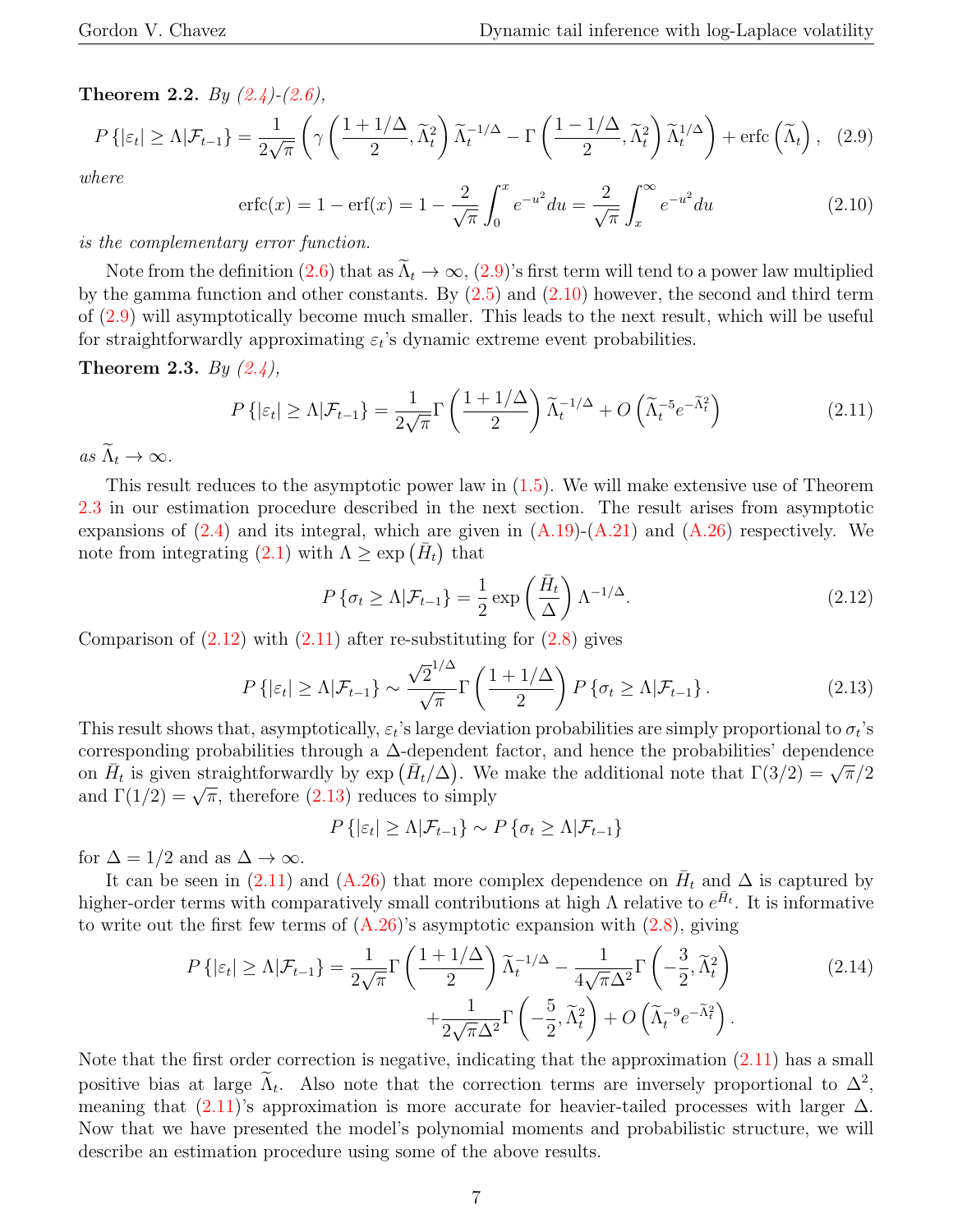## 3 Estimation

We begin by considering the conditional expectation of the unobservable quantity  $H_t$ , given the value of the observable  $\log |\varepsilon_t|$ .

**Proposition 3.1.** Given  $(1.1)$  and  $(1.2)$ ,

<span id="page-7-0"></span>
$$
E\left\{H_t|\log|\varepsilon_t|\right\} = \log|\varepsilon_t| + \frac{\log 2 + \gamma}{2} \approx \log|\varepsilon_t| + .6352,\tag{3.1}
$$

where

$$
\gamma = \lim_{n \to \infty} \left( \sum_{k=1}^{n} \frac{1}{k} - \log n \right) \approx .5772
$$

is the Euler-Mascheroni constant.

By Proposition [3.1,](#page-7-0) an unbiased estimator for  $H_t$  is given by

<span id="page-7-4"></span>
$$
\widehat{H}_t = \log|\varepsilon_t| + \frac{\log 2 + \gamma}{2} \approx \log|\varepsilon_t| + .6352. \tag{3.2}
$$

An arbitrary regression model  $m(.)$  for estimation of  $E\{H_t | \mathcal{F}_{t-1}\}$  may then be trained using the  $H_t$ 's and any other relevant variables  $\vec{X}_{t-1}, ..., \vec{X}_{t-q}$ , giving

<span id="page-7-3"></span>
$$
\widehat{\bar{H}}_t = \widehat{E} \left\{ H_t | \mathcal{F}_{t-1} \right\} = m \left( \widehat{H}_{t-1}, \dots, \widehat{H}_{t-p}, \vec{X}_{t-1}, \dots, \vec{X}_{t-q}, \dots \right). \tag{3.3}
$$

We then estimate  $\Delta$  by finding an approximate solution to the empirical, probabilistic moment constraint

<span id="page-7-1"></span>
$$
\frac{1}{T} \sum_{t=1}^{T} \mathbb{1} \left( |\varepsilon_t| \ge \Lambda \right) = \frac{1}{T} \sum_{t=1}^{T} P \left\{ |\varepsilon_t| \ge \Lambda | \widehat{H}_t, \widehat{\Delta} \right\},\tag{3.4}
$$

The constraint [\(3.4\)](#page-7-1) is justified by the law of total expectation, which requires that  $E\{\mathbb{1}\left(|\varepsilon_t|\geq\Lambda\right)\}=$  $E\{E\{1\right(\left|\varepsilon_t\right|\geq\Lambda)\,\left|\mathcal{F}_{t-1}\right\}\}\.$  This estimation method requires a result for the probability estimate on [\(3.4\)](#page-7-1)'s right-hand side. Using [\(2.9\)](#page-6-0)'s full result is less computationally straightforward because it is defined in terms of the highly nonstandard incomplete gamma functions, which often creates numerical difficulties on realistic datasets. We hence use Theorem [2.3'](#page-6-2)s result  $(2.11)$  instead, which gives an accurate approximation for sufficiently large  $\Lambda/$ √  $\bar{2}e^{\hat{H}_t}$ . We therefore use the estimator

<span id="page-7-2"></span>
$$
\widehat{\Delta}(\Lambda) = \operatorname{argmin}_{\Delta} \left\{ \left| \sum_{t=1}^{T} \left( \mathbb{1} \left( |\varepsilon_t| \ge \Lambda \right) - \frac{\sqrt{2}^{1/\Delta}}{2\sqrt{\pi}} \Gamma \left( \frac{1 + 1/\Delta}{2} \right) \exp \left( \frac{\widehat{\bar{H}}_t}{\Delta} \right) \Lambda^{-1/\Delta} \right) \right| \right\}
$$
(3.5)

In the simulation and empirical sections below, we search for  $(3.5)$ 's  $\widehat{\Delta}$  over the range [.01, 1] with a precision of .01.

## <span id="page-7-5"></span>4 Simulation: ∆ Estimation

In this section we present results of the estimation procedure described in the previous section for simulations of the process  $(1.1)-(1.4)$  $(1.1)-(1.4)$ . We run 1000 simulations each, with sample sizes of 625 and 1250, for  $\Delta$  ranging from .05 to .50. The model used for  $(3.3)$ 's  $\hat{H}_t$  is a linear autoregressive  $(AR)$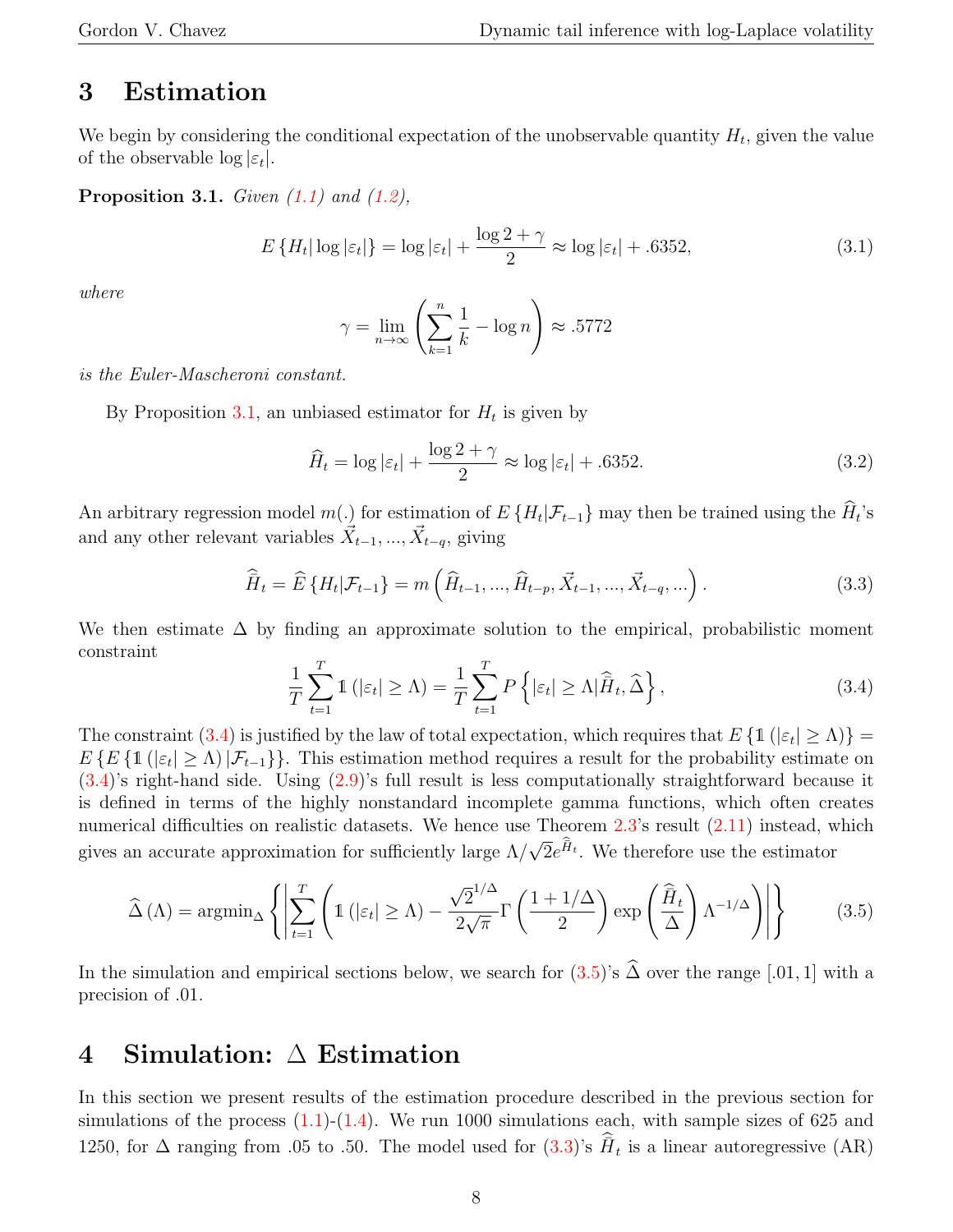model that uses the 10 previous values of  $(3.2)$ 's  $H_t$ . This AR(10) model is calibrated using the Yule-Walker method.

We present simulation results for two different, simple processes for  $H_t$ . The first is given by the AR(2) process

<span id="page-8-0"></span>
$$
H_t = .5H_{t-1} + .4H_{t-2} + h_t \tag{4.1}
$$

and the second is given by the  $AR(5)$  process

<span id="page-8-1"></span>
$$
H_t = .05H_{t-1} + .05H_{t-2} + .25H_{t-3} + .2H_{t-4} + .35H_{t-5} + h_t.
$$
\n
$$
(4.2)
$$

The results are presented in Table [1,](#page-9-0) where we give the averages and standard deviations of  $\Delta$  over the 1000 simulations. For  $\Lambda$ , we choose  $2\hat{\sigma}_{\varepsilon}$ ,  $3\hat{\sigma}_{\varepsilon}$ , and  $4\hat{\sigma}_{\varepsilon}$ , where  $\hat{\sigma}_{\varepsilon}^2$  is  $\varepsilon_t$ 's sample variance. This gives a set of data-driven  $\Lambda$  values for which  $(2.11)$  is an increasingly accurate approximation of  $(3.4)$ 's integral.

One can see in Table [1](#page-9-0) that for  $H_t$  given by [\(4.1\)](#page-8-0) (resp. [\(4.2\)](#page-8-1)) that for  $\Delta \leq .30$  (resp. .25),  $\Delta (k\hat{\sigma}_{\varepsilon})$ 's bias appears to decrease as k increases, while for  $\Delta > .30$  (resp. .25) the bias seems to remain constant or slightly increase with  $k$ . The estimator's variance appears to nearly always increase with  $k$ , which is likely due to the higher variance in probability estimates for larger deviations. It is also clear that the variance increases with  $\Delta$ , which could be related to the increased variance in  $\hat{\sigma}_{\varepsilon}$  for larger  $\Delta$ . Doubling the sample size decreased the estimators' standard deviations by .01 to .02, and had a similar effect on the some of the biases. Although the bias actually increased in many cases by increasing the sample size.

The estimator  $\widehat{\Delta}(2\widehat{\sigma}_{\varepsilon})$ 's bias is very large for small  $\Delta$  and decreases greatly as  $\Delta \to 1/2$ . To understand this behavior, recall that  $(2.14)$ 's correction terms are inversely proportional to  $\Delta^2$ , which makes Theorem [2.3'](#page-6-2)s approximation less accurate for smaller  $\Delta$ . Intuitively, this is because as  $\Delta$ increases, [\(2.4\)](#page-4-2) becomes more sharply peaked around the origin. Hence a given  $\Lambda$ , such as  $2\hat{\sigma}_{\varepsilon}$ , will become sufficiently far in the tails for  $(2.11)$  to be a good approximation to  $(3.4)$ 's integral, making [\(3.5\)](#page-7-2) a more appropriate estimator.

Meanwhile for  $k = 3$  and 4,  $\widehat{\Delta} (k \widehat{\sigma}_{\varepsilon})'$ 's bias appears to be much smaller than  $\widehat{\Delta} (2 \widehat{\sigma}_{\varepsilon})'$ 's, and minimal around  $.10 \leq \Delta \leq .2$ . The inherent upward bias in the  $\widehat{\Delta}$ 's is likely due to model error in  $\widehat{H}_t$ , since decreased predictability of  $H_t$  manifests as a higher empirical  $\Delta$ . This explains the increases in bias seen when doubling the sample size, because the AR(10) models for  $\widehat{H}_t$  overfitted the data less on the larger samples.

The processes  $(4.1)-(4.2)$  $(4.1)-(4.2)$  were selected for their simplicity and the superficial similarity between their short-term autocorrelation structure and those seen in financial data sets. In particular, [\(4.1\)](#page-8-0) and  $(4.2)$ 's corresponding  $|\varepsilon_t|$ 's appear to be slightly more strongly locally correlated, but otherwise their short-term autocorrelations resemble those seen in recent daily S&P 500 and U.S. Dollar/Euro absolute log-returns. Hence these simulation results show that with a realistically sized sample and similar conditions to the financial application below,  $\hat{\Delta}(k\hat{\sigma}_{\varepsilon})$  with  $k = 3$  or 4 can provide a computationally inexpensive and satisfactory estimate of  $\Delta$ , given a predictive model for  $H_t$ . Now that we have shown the effectiveness of Section [4'](#page-7-5)s  $\Delta$  estimation procedure, in the next two sections we will show the predictive capabilities of our modeling method using simulated and financial time series data.

### <span id="page-8-2"></span>5 Simulation: Lorenz-Driven Volatility

In this section we will apply our modeling method to a simulated nonlinear time series where the volatility is driven by the Lorenz system. Note that this makes the volatility non-stochastic but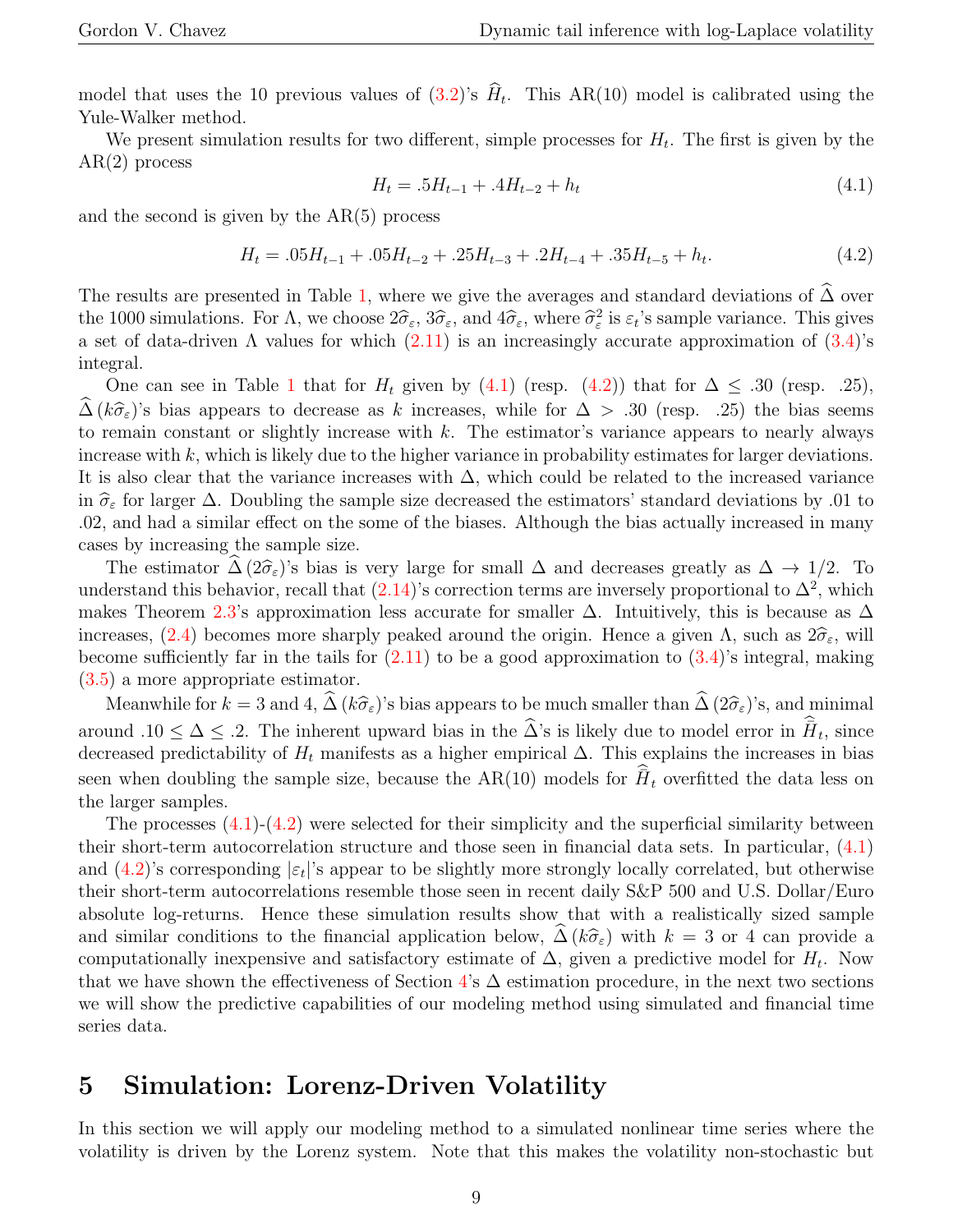<span id="page-9-0"></span>

| $\iota$ 5. $\circ$ . $\circ$ . $\prime$<br>$H_t = (4.1)$           |         |         |         | $\left( \text{inj and } \left( \text{inj}, \text{inj, } \right) \right)$ |                  |                  |         |     |         |         |
|--------------------------------------------------------------------|---------|---------|---------|--------------------------------------------------------------------------|------------------|------------------|---------|-----|---------|---------|
| $T = 625 - 10$                                                     |         |         |         |                                                                          |                  |                  |         |     |         |         |
| Δ                                                                  | .05     | .10     | $.15\,$ | .20                                                                      | $.25\,$          | $\overline{.}30$ | $.35\,$ | .40 | .45     | .50     |
| avg. $\Delta(2\widehat{\sigma}_{\varepsilon})$                     | .28     | $.27\,$ | .28     | .31                                                                      | $.35\,$          | .39              | .43     | .47 | .50     | $.55\,$ |
| avg. $\Delta(3\hat{\sigma}_{\varepsilon})$                         | .14     | .16     | .20     | .26                                                                      | .32              | .37              | .41     | .47 | .51     | .56     |
| avg. $\Delta(4\hat{\sigma}_{\varepsilon})$                         | .10     | .13     | .19     | .26                                                                      | .31              | .36              | .42     | .47 | .51     | .56     |
| std. dev. $\Delta(2\widehat{\sigma}_{\varepsilon})$                | .02     | .03     | .04     | .05                                                                      | .06              | .07              | .08     | .09 | .11     | .13     |
| std. dev. $\Delta (3\hat{\sigma}_{\varepsilon})$                   | .02     | .03     | .06     | .07                                                                      | .09              | .10              | .11     | .13 | .14     | .15     |
| std. dev. $\widehat{\Delta}$ (4 $\widehat{\sigma}_{\varepsilon}$ ) | .03     | .05     | .07     | .08                                                                      | .09              | .11              | .12     | .13 | .14     | .16     |
| $T = 1250 - 10$                                                    |         |         |         |                                                                          |                  |                  |         |     |         |         |
| $\Delta$                                                           | $.05\,$ | .10     | .15     | .20                                                                      | .25              | $.30\,$          | $.35\,$ | .40 | .45     | .50     |
| avg. $\Delta(2\hat{\sigma}_{\varepsilon})$                         | .26     | .25     | .27     | .30                                                                      | .34              | .38              | .41     | .45 | .50     | .54     |
| avg. $\Delta(3\hat{\sigma}_{\varepsilon})$                         | .13     | .15     | .21     | .27                                                                      | .32              | .37              | .41     | .46 | .51     | .55     |
| avg. $\widehat{\Delta}$ (4 $\widehat{\sigma}_{\varepsilon}$ )      | .09     | $.14\,$ | .21     | .26                                                                      | .32              | .38              | .42     | .47 | .52     | .56     |
| std. dev. $\Delta (2\hat{\sigma}_{\varepsilon})$                   | .01     | .02     | .02     | .03                                                                      | .04              | .05              | .06     | .08 | .09     | .11     |
| std. dev. $\Delta (3\hat{\sigma}_{\varepsilon})$                   | .01     | .03     | .06     | .07                                                                      | .08              | .09              | .10     | .11 | .12     | .14     |
| std. dev. $\widehat{\Delta}$ (4 $\widehat{\sigma}_{\varepsilon}$ ) | .02     | .05     | .06     | .07                                                                      | .08              | .09              | .10     | .12 | .14     | .14     |
| $H_t = (4.2)$                                                      |         |         |         |                                                                          |                  |                  |         |     |         |         |
| $T = 625 - 10$                                                     |         |         |         |                                                                          |                  |                  |         |     |         |         |
| $\overline{\Delta}$                                                | .05     | $.10\,$ | .15     | .20                                                                      | .25              | $.30\,$          | .35     | .40 | .45     | .50     |
| avg. $\Delta(2\hat{\sigma}_{\varepsilon})$                         | .29     | .27     | .26     | .26                                                                      | .28              | .32              | .36     | .41 | .46     | .52     |
| avg. $\widehat{\Delta}$ (3 $\widehat{\sigma}_{\varepsilon}$ )      | .15     | .14     | .17     | .21                                                                      | .26              | .32              | .38     | .43 | .48     | .52     |
| avg. $\Delta(4\hat{\sigma}_{\varepsilon})$                         | .10     | .11     | .15     | .20                                                                      | .26              | .32              | .37     | .42 | $.48\,$ | $.53\,$ |
| std. dev. $\widehat{\Delta}(2\widehat{\sigma}_{\varepsilon})$      | .02     | .02     | .03     | .03                                                                      | .05              | .07              | .09     | .10 | .12     | .12     |
| std. dev. $\Delta(3\hat{\sigma}_{\varepsilon})$                    | .02     | .02     | .04     | .06                                                                      | .08              | .08              | .09     | .10 | .10     | .12     |
| std. dev. $\Delta \left(4\hat{\sigma}_{\varepsilon}\right)$        | .02     | .04     | .06     | .07                                                                      | .08              | .08              | .08     | .09 | .10     | .11     |
| $T = 1250 - 10$                                                    |         |         |         |                                                                          |                  |                  |         |     |         |         |
| $\Delta$                                                           | .05     | .10     | .15     | .20                                                                      | $\overline{.}25$ | $\overline{.}30$ | $.35\,$ | .40 | .45     | .50     |
| avg. $\widehat{\Delta}(2\widehat{\sigma}_{\varepsilon})$           | .27     | $.26\,$ | .25     | .25                                                                      | $.27\,$          | .32              | $.36\,$ | .41 | .46     | $.52\,$ |
| avg. $\widehat{\Delta}$ (3 $\widehat{\sigma}_{\varepsilon}$ )      | .13     | .13     | .17     | .23                                                                      | .28              | .33              | .38     | .43 | .48     | .53     |
| avg. $\Delta (4\hat{\sigma}_{\varepsilon})$                        | .09     | .11     | .16     | .22                                                                      | .28              | .33              | .38     | .43 | .48     | .53     |
| std. dev. $\Delta(2\hat{\sigma}_{\varepsilon})$                    | .01     | .02     | .02     | .03                                                                      | .05              | .06              | .08     | .09 | .10     | .11     |
| std. dev. $\Delta(3\hat{\sigma}_{\varepsilon})$                    | .01     | .02     | .05     | .06                                                                      | .07              | .07              | .08     | .08 | .09     | .10     |
| std. dev. $\Delta \left(4\hat{\sigma}_{\varepsilon}\right)$        | .02     | .04     | .05     | .06                                                                      | .06              | .07              | .07     | .08 | .08     | .10     |

Table 1: Estimation results using  $(3.5)$ 's  $\widehat{\Delta}(\Lambda)$ , averaged over 1000 simulations of T samples of  $(1.1)-(1.4)$  $(1.1)-(1.4)$  $(1.1)-(1.4)$  with  $H_t$  given by  $(4.1)$  and  $(4.2)$ . Model for  $(3.3)$ 's  $\widehat{H}_t$  is AR(10).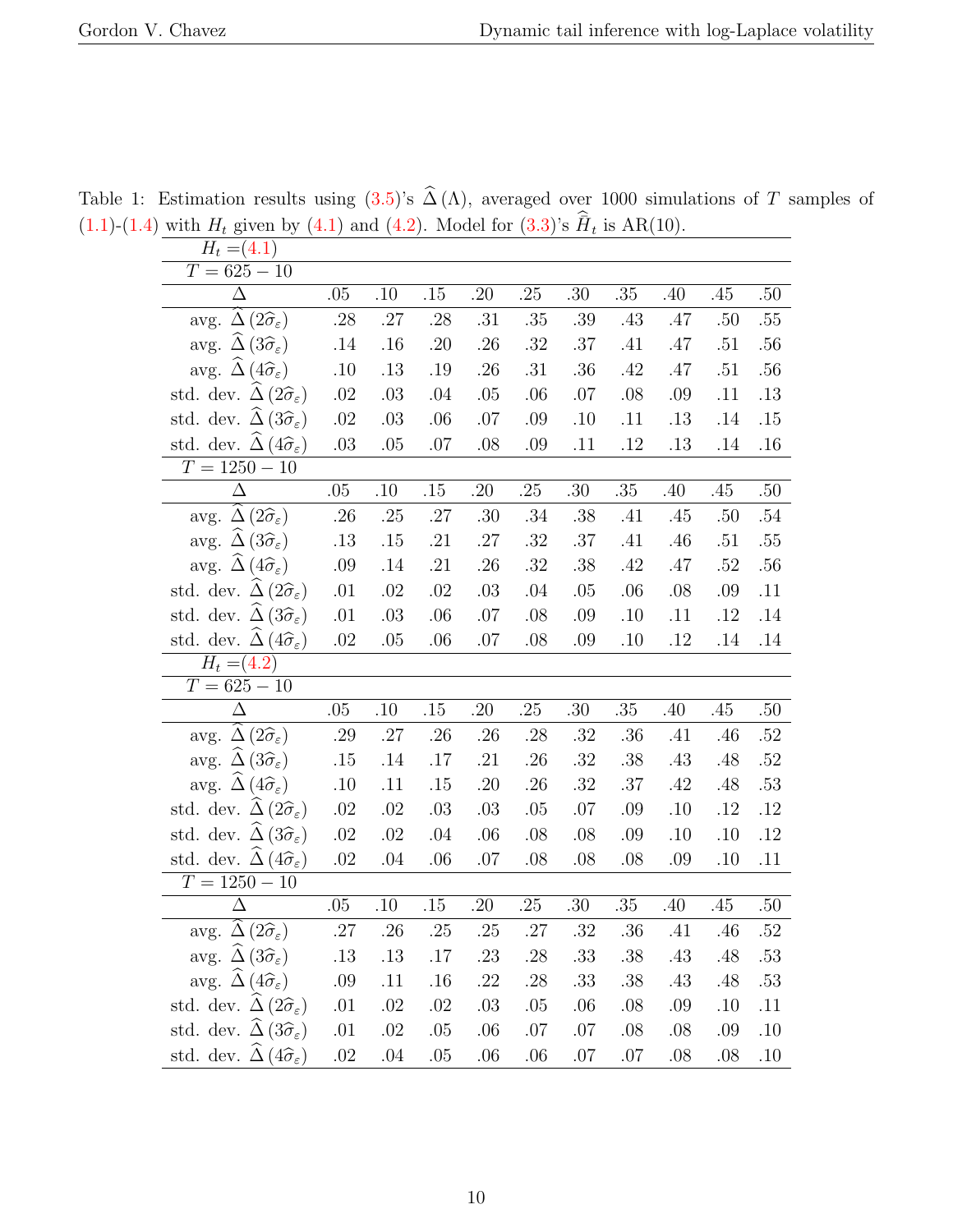instead driven by a deterministic, nonlinear system. This simulation study will show that even when the underlying process is not defined by  $(1.1)-(1.4)$  $(1.1)-(1.4)$ , the modeling method we have presented can still deliver highly predictive, dynamic estimates of volatility and extreme event probabilities.

The Lorenz system is a well-known set of ordinary differential equations, originally formulated as a simplified model for atmospheric convection by Lorenz (1963). The system of equations, given by

<span id="page-10-0"></span>
$$
\frac{dx}{dt} = \sigma(y - x), \quad \frac{dy}{dt} = x(\rho - z) - y, \quad \frac{dz}{dt} = xy - \beta z,
$$
\n(5.1)

describes a two-dimensional fluid layer uniformly heated from below and cooled from above. The variables  $x, y$ , and  $z$  are proportional to the rate of convection, and the horizontal and vertical temperature variation respectively, while  $\sigma$ ,  $\rho$ , and  $\beta$  are physical parameters. The Lorenz system is highly nonlinear and famously exhibits chaotic behavior, which means the system's long-term evolution is highly sensitive to its initial conditions. Here we set the parameters  $\sigma = 10$ ,  $\rho = 28$ , and  $\beta = 8/3$ , which generate the system's most well-known and chaotic behavior. We use the R package "deSolve" given in Soetaert et al. (2010) to create 10,000 samples from the discretized Lorenz system with the given parameter values and initial conditions of  $x = 0, y = 1$ , and  $z = 1$ .

The Lorenz system enters into our simulated time series by driving the volatility. In particular, we set  $(1.2)$ 's  $H_t$  as

<span id="page-10-1"></span>
$$
H_t = \frac{x_t - \mu_x}{\sigma_x},\tag{5.2}
$$

with  $x_t$  defined by the discretized version of  $(5.1)$ . Thus,  $H_t$  is given by the centered and de-scaled x output from the Lorenz system. To create the observable, heavy-tailed white noise  $\varepsilon_t$ , we then multiply [\(5.2\)](#page-10-1)'s exp  $(H_t)$  by  $z_t \sim \mathcal{N}(0, 1)$  *i.i.d.* The Lorenz-driven  $H_t$  with the resulting volatility  $\sigma_t$  and time series  $\varepsilon_t$  are shown in Fig. [4.](#page-11-0) Note the clear bursts of high volatility and extreme fluctuations. We will use our methodology to predict  $\varepsilon_t$ 's dynamically changing volatility and extreme event probabilities.

To make predictions from the observable time series  $\varepsilon_t$ , we build a sparse, linear, AR model for  $(3.3)$ 's  $\hat{H}_t$  using the 20 previous values of  $(3.2)$ 's  $\hat{H}_t$ . Hence  $(3.3)$ 's set of explanatory variables is simply  $\left\{\widehat{H}_{t-1}, ..., \widehat{H}_{t-20}\right\}$ . Because of high correlation and potential multicollinearity in this set of explanatory variables, we first apply Principal Component Analysis (PCA) to the training data to create the uncorrelated Principal Components (PCs)  $\phi_t^{(1)}$  $t<sub>t</sub><sup>(1)</sup>, ..., \phi<sub>t</sub><sup>(20)</sup>$ . We then use Tibshirani's (1996) LASSO regression and Friedman et al.'s (2010) cyclic coordinate descent to give the model

<span id="page-10-3"></span>
$$
\widehat{\overline{H}}_t = \widehat{\beta}_0 + \sum_{n=1}^{20} \widehat{\beta}_n \phi_t^{(n)},\tag{5.3}
$$

where

<span id="page-10-4"></span>
$$
\hat{\vec{\beta}} = \operatorname{argmin}_{\vec{\beta}} \left\{ \frac{1}{2T} \sum_{t=11}^{T+10} \left| \hat{H}_t - \beta_0 - \sum_{n=1}^{20} \beta_n \phi_t^{(n)} \right|^2 + \lambda \sum_{n=1}^{20} |\beta_n| \right\},\tag{5.4}
$$

and  $\lambda$  minimizes  $\hat{H}_t$ 's mean absolute 10-fold cross-validation error. This procedure, which can be called L1-penalized PC Regression, gives a sparse AR model for  $\hat{H}_t$ . We will use this simple model with  $(3.5)$ 's  $\widehat{\Delta} = \widehat{\Delta} (4\widehat{\sigma}_{\varepsilon})$  to give an estimate of  $\varepsilon_t$ 's next time-step volatility  $\overline{\sigma}_{\varepsilon,t} = \sqrt{E \{\varepsilon_t^2 | \mathcal{F}_{t-1}\}}$  as well as a dynamic estimate of the probability that  $|\varepsilon_t| \geq 3\hat{\sigma}_{\varepsilon}$ .<br>We use the moment result  $(2, 2)$  to give the following mode

We use the moment result  $(2.2)$  to give the following model for the next time-step volatility:

<span id="page-10-2"></span>
$$
\widehat{\overline{\sigma}}_{\varepsilon,t} = \sqrt{E\left\{\varepsilon_t^2 | \widehat{\overline{H}}_t, \widehat{\Delta}\right\}} = \exp\left(\widehat{\overline{H}}_t\right) \sqrt{\frac{1}{1 - 4\widehat{\Delta}^2}}.\tag{5.5}
$$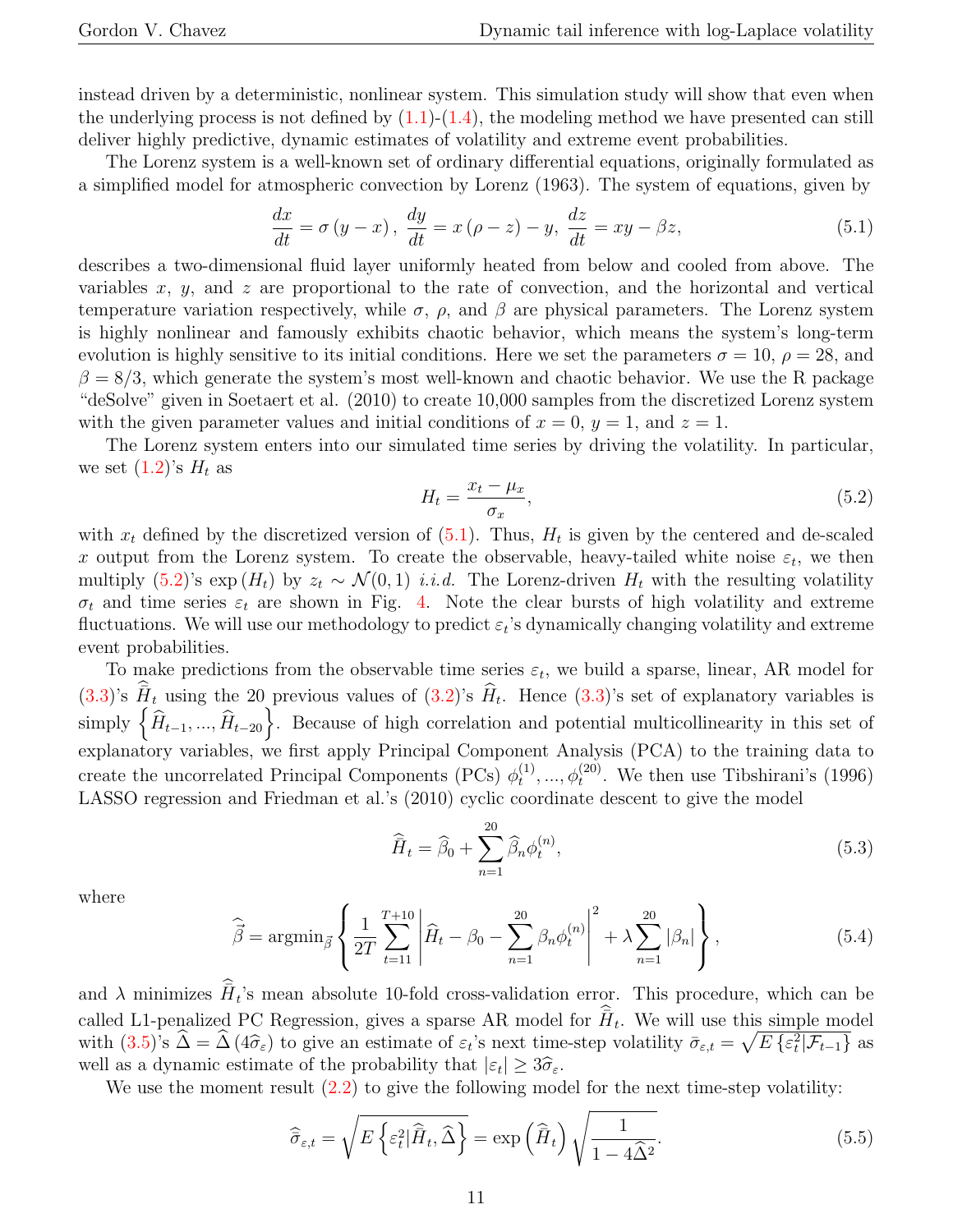

<span id="page-11-0"></span>Figure 4: Top Row:  $H_t$  as defined in [\(5.2\)](#page-10-1) by the centered and de-scaled Lorenz output  $x_t$ , which is given by the discretized version of  $(5.1)$ . Middle Row: The resulting volatility  $\sigma_t = e^{H_t}$ . Bottom Row: The resulting observable, heavy-tailed white noise  $\varepsilon_t = \sigma_t z_t$  with  $3\hat{\sigma}_{\varepsilon}$  levels marked in Cyan.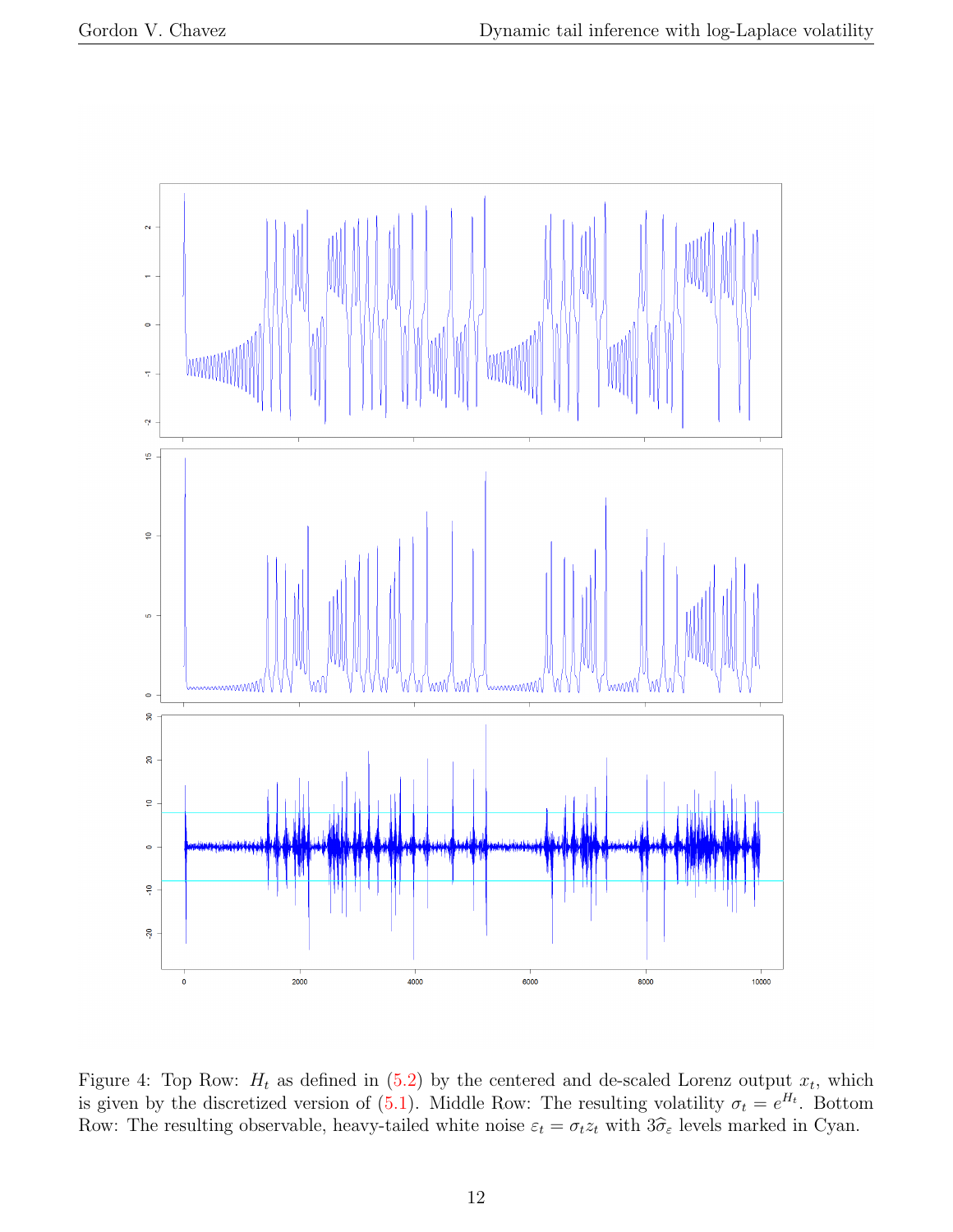| $N_{\rm Train}/N_{\rm Test}$ | avg. $\Delta(4\hat{\sigma}_{\varepsilon})$ | avg. $\rho_{\left \varepsilon\right ,\widehat{\sigma}}$ | avg. Sn.          | avg. Sp.          |
|------------------------------|--------------------------------------------|---------------------------------------------------------|-------------------|-------------------|
| 2,994/6,987(30/70)           | .359 $(\pm .008)$                          | $.604~(\pm .001)$                                       | .955 $(\pm .002)$ | .745 $(\pm .008)$ |
| $3,992/5,989$ (40/60)        | .345 $(\pm .006)$                          | .614 $(\pm .000)$                                       | .934 $(\pm .003)$ | .781 $(\pm .005)$ |
| $4,990/4,991$ (50/50)        | .347 $(\pm .005)$                          | .608 $(\pm .000)$                                       | .958 $(\pm .003)$ | .736 $(\pm .006)$ |

<span id="page-12-4"></span>Table 2: Lorenz-Driven Volatility Testing Results: Averages (±Standard Deviation)

We also use the asymptotic approximation  $(2.11)-(2.8)$  $(2.11)-(2.8)$  to give the dynamic probability estimate

<span id="page-12-0"></span>
$$
\widehat{P}\left\{|\varepsilon_t| \ge 3\widehat{\sigma}_{\varepsilon}|\widehat{\bar{H}}_t, \widehat{\Delta}\right\} = \frac{\sqrt{2}^{1/\widehat{\Delta}}}{2\sqrt{\pi}}\Gamma\left(\frac{1+1/\widehat{\Delta}}{2}\right)\exp\left(\frac{\widehat{\bar{H}}_t}{\widehat{\Delta}}\right)(3\widehat{\sigma}_{\varepsilon})^{-1/\widehat{\Delta}}.\tag{5.6}
$$

To measure the predictive capability of [\(5.5\)](#page-10-2) we can simply use the empirical correlation

<span id="page-12-3"></span>
$$
\rho_{|\varepsilon|,\widehat{\sigma}} = \text{corr}\left\{|\varepsilon_t| \,, \widehat{\widehat{\sigma}}_{\varepsilon,t}\right\}.
$$
\n
$$
(5.7)
$$

To measure the predictiveness of [\(5.6\)](#page-12-0), we use it to create a classifier. We begin by noting that the stationary probability that  $|\varepsilon_t| \geq 3\hat{\sigma}_{\varepsilon}$  under a Gaussian distribution is  $\approx .0027$ . We then use [\(5.6\)](#page-12-0) to define a binary classifier  $\xi_t$  with the form

<span id="page-12-5"></span>
$$
\xi_t = \begin{cases} 1; & \widehat{P}\left\{|\varepsilon_t| \ge 3\widehat{\sigma}_{\varepsilon}|\widehat{H}_t, \widehat{\Delta}\right\} \ge 5 \times .0027\\ 0; & \widehat{P}\left\{|\varepsilon_t| \ge 3\widehat{\sigma}_{\varepsilon}|\widehat{H}_t, \widehat{\Delta}\right\} < 5 \times .0027 \end{cases}
$$
(5.8)

Hence  $\xi_t$  identifies times when the probability that  $|\varepsilon_t| \geq 3\hat{\sigma}_{\varepsilon}$  exceeds 5 times the stationary Gaussian<br>probability. We then calculate  $\xi$ 's sonsitivity (Sp) and specificity (Sp), which are defined here as probability. We then calculate  $\xi_i$ 's sensitivity (Sn.) and specificity (Sp.), which are defined here as

<span id="page-12-1"></span>
$$
\text{Sn.} = \frac{|\{\varepsilon_t \text{ s.t. } |\varepsilon_t| \ge 3\hat{\sigma}_{\varepsilon} \wedge \xi_t = 1\}|}{|\{\varepsilon_t \text{ s.t. } |\varepsilon_t| \ge 3\hat{\sigma}_{\varepsilon}\}|}\tag{5.9}
$$

and

<span id="page-12-2"></span>
$$
\text{Sp.} = \frac{|\{\varepsilon_t \text{ s.t. } |\varepsilon_t| < 3\hat{\sigma}_{\varepsilon} \land \xi_t = 0\}|}{|\{\varepsilon_t \text{ s.t. } |\varepsilon_t| < 3\hat{\sigma}_{\varepsilon}\}|}.\tag{5.10}
$$

The measure  $(5.9)$  gives the percentage of 3 standard deviation events predicted by  $\xi_t$ , while  $(5.10)$ gives the percentage of non-3 standard deviation events predicted by  $\xi_t$ . We evaluate our modeling by doing three different sets of training and testing exercises for several different ratios of training sample size to testing sample size. We run 100 tests each and list averages of  $(3.5)$ 's  $\Delta (4\hat{\sigma}_{\epsilon})$ ,  $(5.7)$ 's  $\rho_{\mid \varepsilon\mid, \widehat{\sigma}}$ , and [\(5.9\)](#page-12-1)-[\(5.10\)](#page-12-2) in Table [2.](#page-12-4)

Note from Table [2](#page-12-4) that the modeling is highly predictive of volatility and extreme events in  $\varepsilon_t$ . In particular,  $(5.6)$  and  $(5.8)$ 's naive classifier  $\xi_t$  is capable of predicting 93% to 96% of 3 standard deviation events out-of-sample. The classifier does this while still maintaining a high specificity of 73% to over 78%. We also note that  $(5.5)$ 's  $\widehat{\sigma}_{\varepsilon,t}$  achieves over 60% correlation with  $|\varepsilon_t|$  out-of-sample, which shows the modeling's ability to predict fluctuations in volatility. This predictive performance is achieved with training data sets that are smaller than the testing data sets.

It is important to note that this simulated time series is a considerable departure from the process defined in  $(1.1)-(1.4)$  $(1.1)-(1.4)$ , as well as from the linear autoregressive model for  $H_t$  defined in  $(5.3)$ -[\(5.4\)](#page-10-4). The volatility in this time series is not stochastic, but is instead driven by a deterministic, nonlinear, and chaotic system that involves unobserved variables. Nevertheless, our modeling method can produce highly predictive results. This suggests that this methodology could be useful for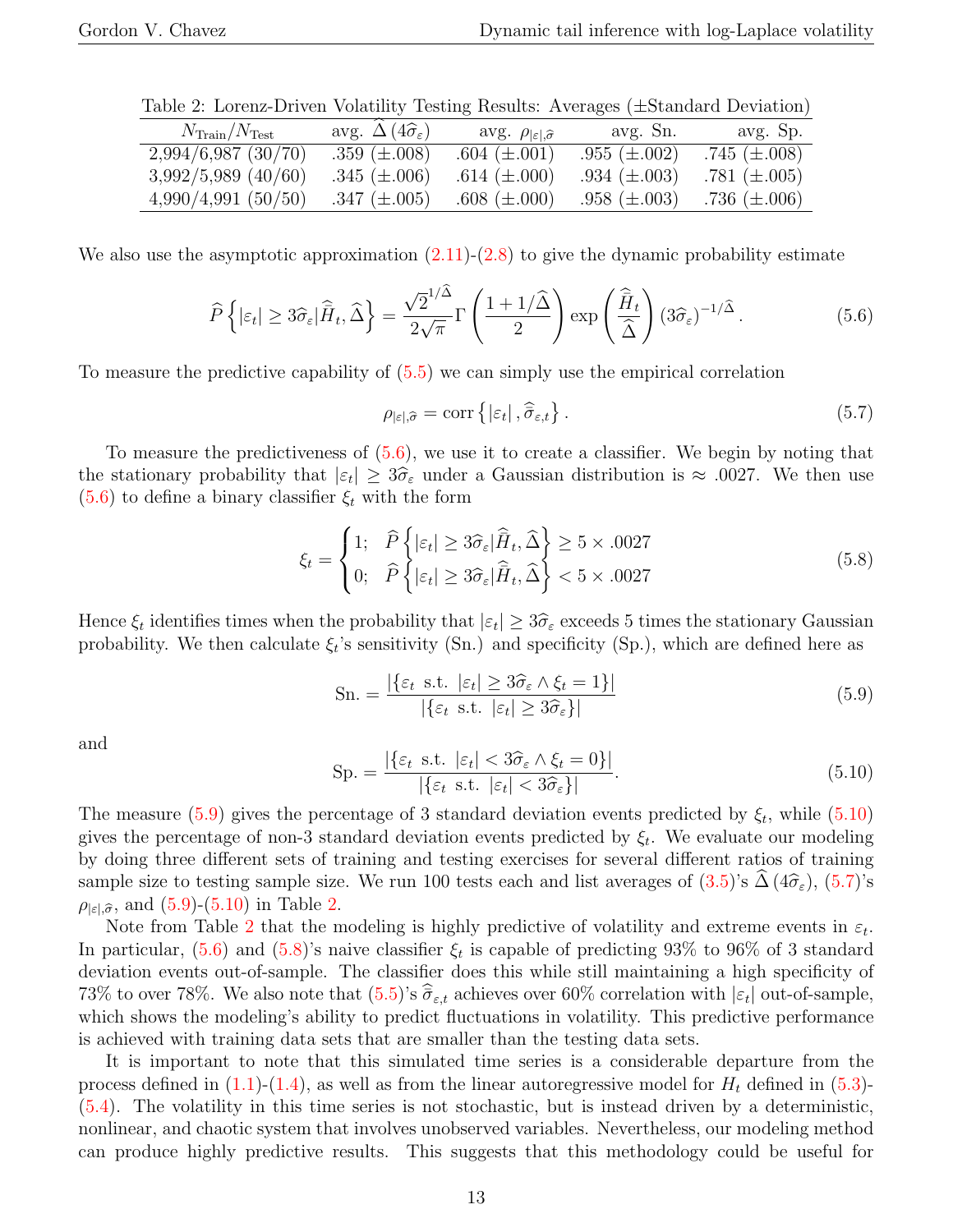modeling a wide variety of nonlinear and heavy-tailed time series. Since Litimi et al. (2019) have recently demonstrated that chaos is likely to be present in financial market volatility, these simulation results are potentially directly relevant to financial applications. In the next section we will present an empirical application to financial market data where the modeling method can achieve similar predictive performance to that shown in Table [2.](#page-12-4)

## <span id="page-13-0"></span>6 Empirical Application

In this section we apply our modeling and estimation procedure to daily log-returns of the S&P 500 Index (SPX). We first consider a small sample of recent data from the last 5 years before next considering a much larger sample of data from the last 29 years. For both data sets we build a sparse, linear regression model for  $(3.3)$ 's  $\hat{H}_t$  using two sets of covariates. The first set is the 10 previous values of  $(3.2)$ 's  $\widehat{H}_t$ ,  $\left\{\widehat{H}_{t-1},...,\widehat{H}_{t-10}\right\}$ . The second set is the 10 previous values of log (VIX<sub>t</sub>),  ${\log (VIX_{t-1}), ..., \log (VIX_{t-10})}$ , where VIX refers to the Chicago Board Options Exchange (CBOE) Volatility Index, which is an implied volatility measure computed from SPX option prices. It is perhaps the most well-known and widely disseminated measure of implied volatility for the S&P 500 Index.

Similarly to the previous section, because of potential multicollinearity in the model's set of explanatory variables

$$
\left\{\widehat{H}_{t-1}, ..., \widehat{H}_{t-10}, \log\left(\text{VIX}_{t-1}\right), ..., \log\left(\text{VIX}_{t-10}\right)\right\},\tag{6.1}
$$

we again apply PCA to the training data to give the PCs  $\phi_t^{(1)}$  $t<sub>t</sub><sup>(1)</sup>, ..., \phi_t<sup>(20)</sup>$ . We also again use LASSO regression, giving a model of the form  $(5.3)-(5.4)$  $(5.3)-(5.4)$ . We use the model for  $\hat{H}_t$  to similarly give the dynamic volatility and probability estimates  $(5.5)-(5.6)$  $(5.5)-(5.6)$  as well as the classifier  $(5.8)$ .

#### 6.1 2014 to 2019

We first consider approximately 5 years of data from February 27, 2014 to February 14, 2019, giving 1,250 total samples. We evaluate our modeling using backtesting. In particular we do two sets of backtests. In the first backtesting exercise, we train the model on the first 50% of the data, or 625 samples through August 18, 2016. We then test the model's performance on the second 50% or 625 samples of the data. In the second backtesting exercise we train the model on the first 60% of the data, or 750 samples through February 17, 2017. We test the model's performance on the second  $40\%$  or 500 samples of the data. We run both backtests 100 times each and list averages of  $(3.5)$ 's  $\widehat{\Delta}$  (4 $\widehat{\sigma}_{\varepsilon}$ ), [\(5.7\)](#page-12-3)'s  $\rho_{|\varepsilon|,\widehat{\sigma}}$ , and [\(5.9\)](#page-12-1)-[\(5.10\)](#page-12-2) in Table [3.](#page-14-0)

#### 6.2 1990 to 2019

We now consider approximately 29 years of data from January 17, 1990 to March 1, 2019, giving 7,332 total samples. We again perform two sets of backtests. In the first backtesting exercise, we train the model on the first 50% of the data, or 3,666 samples through August 4, 2004. We then test the model's performance on the second 50% or 3,666 samples of the data. In the second backtesting exercise we train the model on the first 60% of the data, or 4,399 samples through July 3, 2007. We test the model's performance on the second 40% or 2,933 samples of the data. We again run both backtests 100 times each and list averages of  $(3.5)$  $(3.5)$  $(3.5)$ 's  $\Delta (4\hat{\sigma}_{\varepsilon})$ ,  $(5.7)$ 's  $\rho_{|\varepsilon|,\hat{\sigma}}$ , and  $(5.9)$ - $(5.10)$  in Table 3.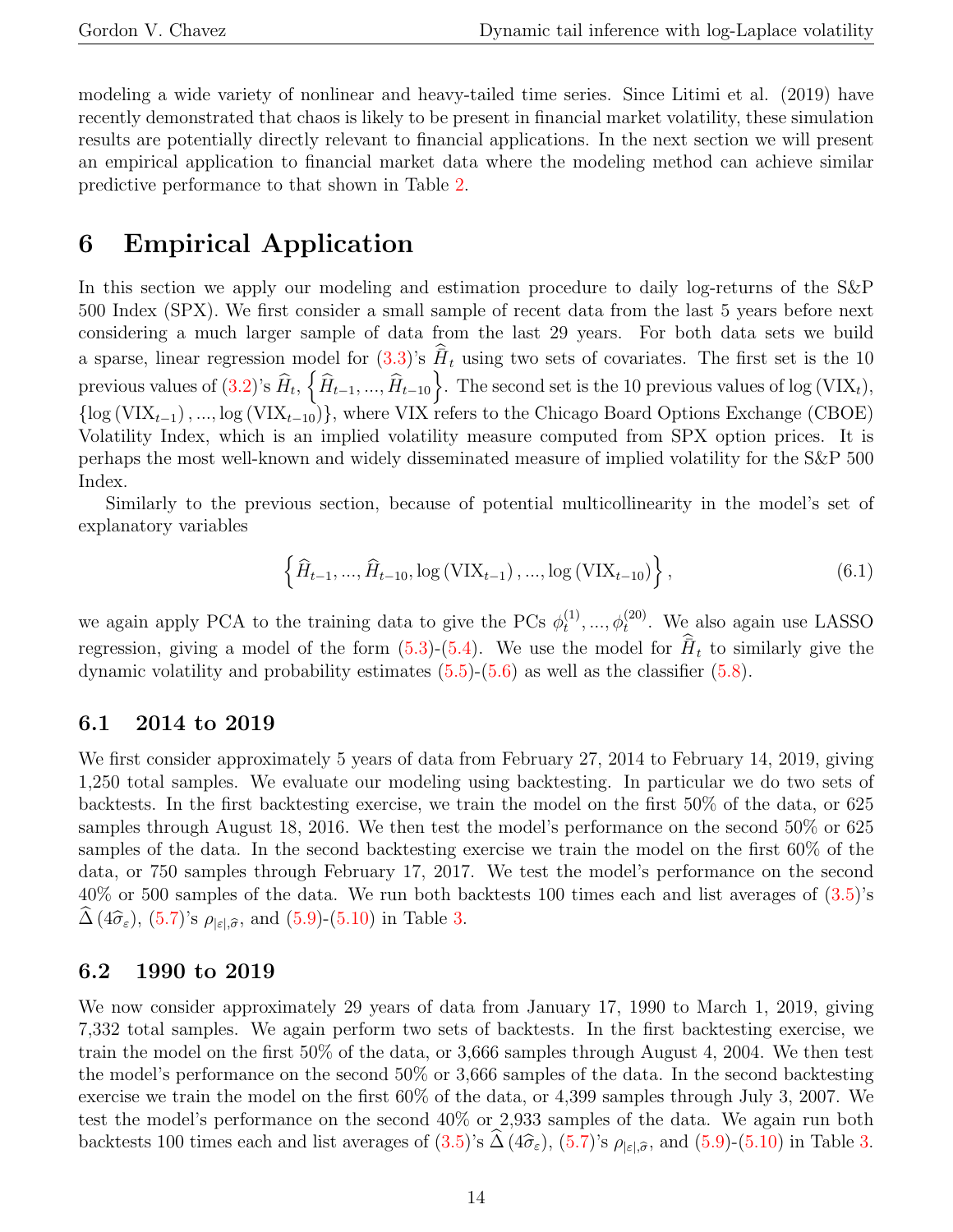| 2014 to 2019                       |                                            |                                              |                   |                   |
|------------------------------------|--------------------------------------------|----------------------------------------------|-------------------|-------------------|
| $N_{\text{Train}}/N_{\text{Test}}$ | avg. $\Delta(4\hat{\sigma}_{\varepsilon})$ | avg. $\rho_{ \varepsilon ,\widehat{\sigma}}$ | avg. Sn.          | avg. Sp.          |
| 625/625(50/50)                     | .33 $(\pm .03)$                            | .39 $(\pm .02)$                              | .78 $(\pm .00)$   | .74 $(\pm .04)$   |
| 750/500(60/40)                     | .28 $(\pm .02)$                            | .47 $(\pm .01)$                              | .85 $(\pm .05)$   | .76 $(\pm .02)$   |
| 1990 to 2019                       |                                            |                                              |                   |                   |
| $N_{\text{Train}}/N_{\text{Test}}$ | avg. $\Delta(4\hat{\sigma}_{\varepsilon})$ | avg. $\rho_{ \varepsilon ,\widehat{\sigma}}$ | avg. Sn.          | avg. Sp.          |
| $3,666/3,666$ $(50/50)$            | .206 $(\pm .005)$                          | .575 $(\pm .000)$                            | .893 $(\pm .010)$ | .805 $(\pm .003)$ |
| 4,399/2,933(60/40)                 | .199 $(\pm .003)$                          | .584 $(\pm .000)$                            | .913 $(\pm .000)$ | .733 $(\pm .003)$ |

<span id="page-14-0"></span>Table 3: SPX Backtesting Results: Averages (±Standard Deviation)

### 6.3 Discussion

It is clear from Table [3](#page-14-0) that the modeling is highly predictive of extreme events in daily fluctuations of the S&P 500 Index. [\(5.6\)](#page-12-0) and [\(5.8\)](#page-12-5)'s naive classifier  $\xi_t$  can predict 85% of 3 standard deviation events out-of-sample, and was observed to predict as much as 91% of such events. The classifier does this while maintaining a specificity of 76% on average, with an observed range of 71% to 80%. We also note that  $(5.5)$ 's  $\hat{\sigma}_{\varepsilon,t}$  achieves nearly 50% correlation with  $|\varepsilon_t|$  out-of-sample, showing the model's ability to predict fluctuations in market volatility. These results are achieved using very small amounts of training data.

On the larger data set,  $\xi_t$  shows a still better balance of sensitivity and specificity, predicting 89% to 91% of 3 standard deviation events on average, while maintaining a specificity of 73% to 81%. Additionally, the correlation between  $\hat{\sigma}_{\varepsilon,t}$  and  $|\varepsilon_t|$  reaches 58%, indicating even higher capa-<br>hilitar for anothering fluctuations in calculity. Note that the lange council testing data included the bility for predicting fluctuations in volatility. Note that the larger-sample testing data included the exceptionally high volatility periods of the financial crisis.

We note that, by Theorem [2.3,](#page-6-2) the approximation  $(5.6)$  diverges beyond unity for high values of  $\widehat{H}_t$ . This exceedance beyond unity occasionally occurs in these empirical applications as well as in the previous section's application to Lorenz-driven volatility. In such extreme environments, where  $\hat{H}_t$ is very large,  $(5.6)$  cannot be relied upon to give accurate probability estimates. Rather,  $(2.11)-(2.8)$  $(2.11)-(2.8)$ and corresponding estimates with the form of  $(5.6)$  can be used as early warning tools for upcoming extreme events.

We also note that since the model for  $\hat{H}_t$  uses the 10 previous values of  $\hat{H}_t$  and log (VIX<sub>t</sub>), it has a memory length of about two trading weeks. This relatively naive, short-memory modeling of  $H_t$  could potentially be improved for this application, since many researchers have found empirical evidence of long-memory in SPX volatility (see Ding et al. 1993, Bollerslev and Mikkelsen 1996, Lobato and Savin 1998, Ray and Tsay 2000, Grau-Carles 2000). The modeling could also be adjusted to accomodate the asymmetric tails observed in stock market data, often called the "leverage effect" (see Black 1976, Christie 1982, Nelson 1991, Engle and Ng 1993). Overall, though, the study here shows that a simple, short-memory model for  $H_t$  that uses only recent realized and implied volatility measures, with the parametrization  $(1.1)-(1.5)$  $(1.1)-(1.5)$  enables straightforward and predictive tail inference in financial time series. Plots of the SPX daily log-returns from 1990 to 2019 along with corresponding model outputs are given in Fig[.5.](#page-15-0)

## 7 Conclusion

We have presented a family of stochastic volatility models that enable dynamic tail inference in heavy-tailed time series. The family's conditional probabilistic structure allows for straightforward,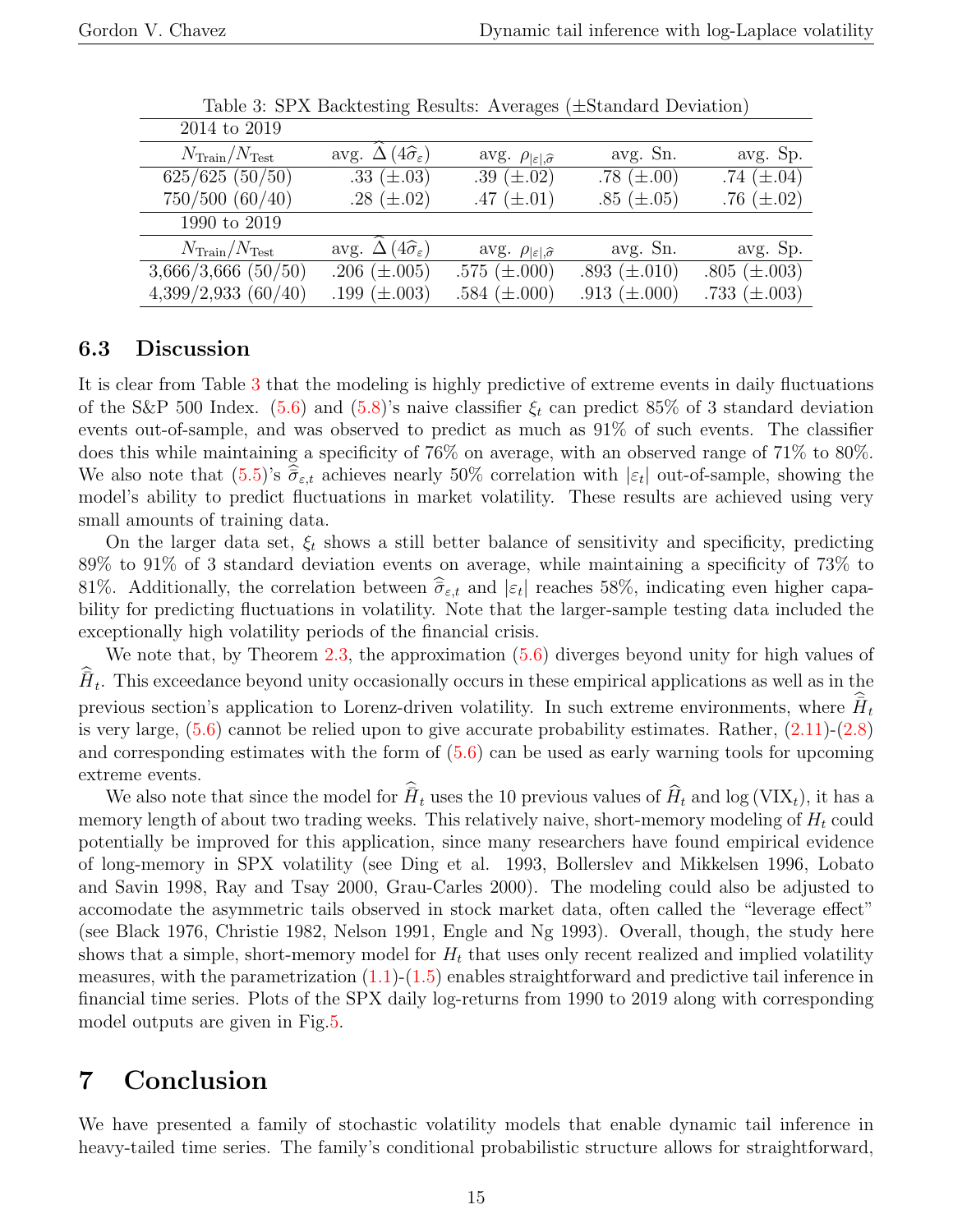![](_page_15_Figure_2.jpeg)

<span id="page-15-0"></span>Figure 5: Top Row: SPX log-returns  $\varepsilon_t$  with  $3\hat{\sigma}_{\varepsilon}$  levels marked in Cyan. Middle Row: Annualized  $|\varepsilon_t|$ <br> $\hat{\sigma}_{\varepsilon}$  is a contract in Cyan. The contract in Cyan.  $\hat{\sigma}_{\varepsilon}$  is a contract in Cyan. in Blue and  $(5.5)$ 's  $\hat{\bar{\sigma}}_{\varepsilon,t}$  in Red with  $3\hat{\sigma}_{\varepsilon}$  marked in Cyan. Bottom Row:  $(5.6)$ 's  $\hat{P}\left\{|\varepsilon_t| \geq 3\hat{\sigma}_{\varepsilon}|\hat{H}_t, \hat{\Delta}\right\}$ in Red with the threshold value for  $(5.8)$ 's  $\xi_t$  marked in Cyan.  $(3.5)$ 's  $\Delta (4\hat{\sigma}_{\varepsilon})$  gives the whole-sample result  $\widehat{\Delta}_{\mathrm{SPX}} = .20.$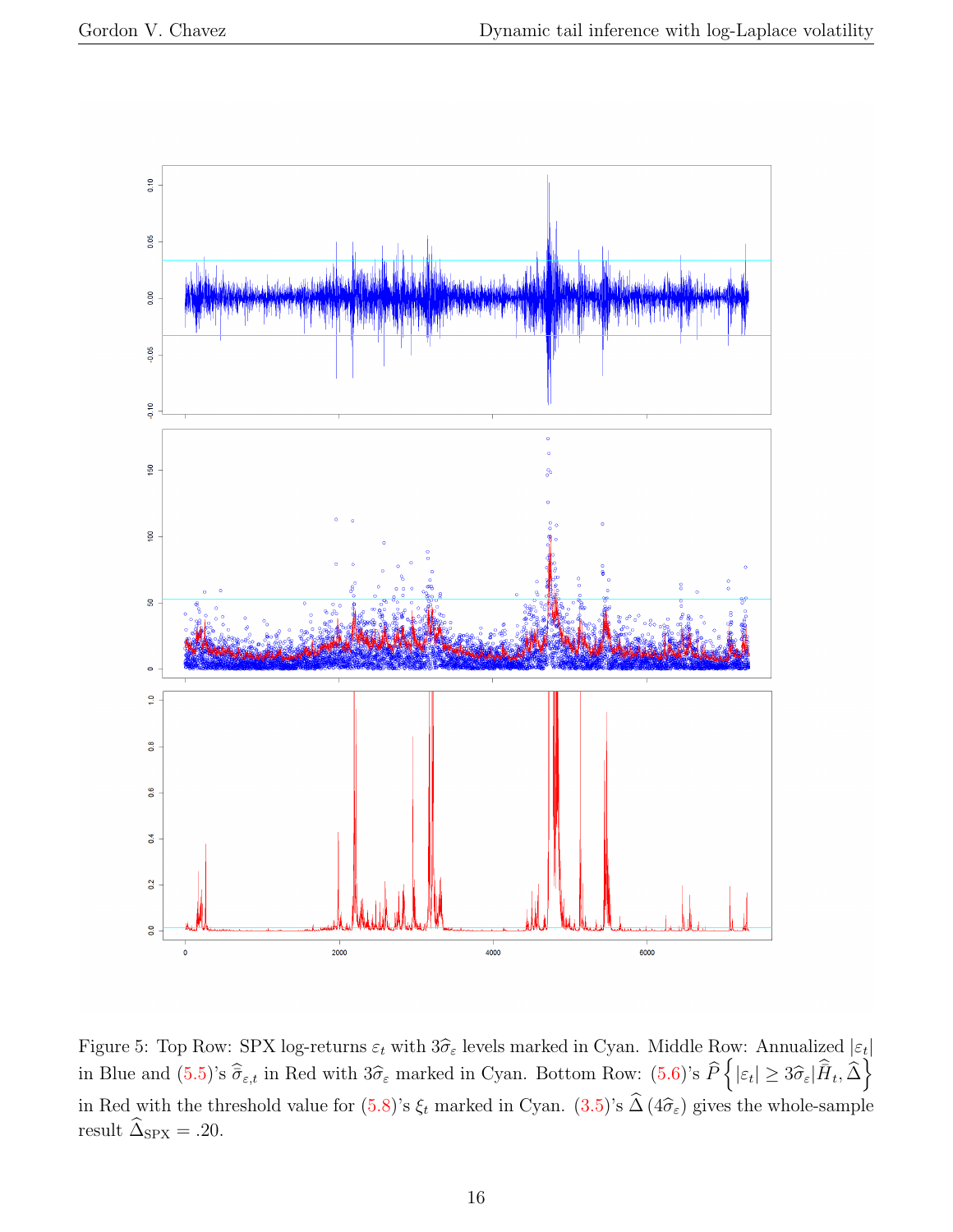effective, and computationally inexpensive estimation of model parameters and outcome probabilities. We have shown that this modeling formalism can be useful for predictive inference of dynamically changing extreme event probabilities in nonlinear and financial time series data. Current and future directions of research involve seeking formal results on model estimation, long-memory modeling for conditionally Laplace processes, accomodation of asymmetric volatility and tails, as well as time aggregation.

## Acknowledgements

The author thanks Prof. Gennady Samorodnitsky, Cornell University, and Prof. Richard Davis, Columbia University, for their comments on a very early version of this work in 2016, as well as Dr. Dobrislav Dobrev, Federal Reserve Board, for helpful comments on an early version of this manuscript at the 2017 10th Annual Society for Financial Econometrics (SoFiE) Conference. The author is also grateful to Dr. Altan Allawala, JPMorgan Chase & Co., for his insightful comments. The author also thanks Prof. Richard Kleeman, Courant Institute of Mathematical Sciences, and Prof. Clifford Hurvich, NYU Stern, for many hours of motivating discussions, along with Prof. Fahad Saled, McGill University, and Franz Hinzen, NYU Stern, for encouragement and conversation on these topics. Finally, the author is very grateful to Prof. David Jablons, University of California San Francisco, for his generous encouragement and support.

## A Appendix 1: Proofs

### A.1 Proof of Lemma [2.1](#page-2-3)

*Proof.* We first make the substitution  $y = \log (y'/e^{\bar{H}_t})$ . Then by [\(1.2\)](#page-1-1) and [\(1.4\)](#page-2-0), for  $h_t \ge 0$ ,

$$
P(\sigma_t \le y') = P(h_t \le y) = \frac{1}{2} - \frac{1}{2} \exp\left(-\frac{\log(e^{-\bar{H}_t}y')}{\Delta}\right) = \frac{1}{2} - \frac{1}{2} \left(\frac{e^{\bar{H}_t}}{y'}\right)^{\frac{1}{\Delta}}
$$

We then differentiate w.r.t. y' and let  $y' = \sigma_t$ , which gives  $(2.1)$ 's result for  $\sigma_t \geq \exp(\bar{H}_t)$ . Next, by  $(1.2), (1.4),$  $(1.2), (1.4),$  $(1.2), (1.4),$  $(1.2), (1.4),$  for  $h_t < 0$ ,

$$
P(\sigma_t \le y') = P(h_t \le y) = \frac{1}{2} \exp\left(\frac{\log\left(e^{-\tilde{H}_t}y'\right)}{\Delta}\right) = \frac{1}{2}\left(\frac{y'}{e^{\tilde{H}_t}}\right)^{\frac{1}{\Delta}}.
$$

We again differentiate w.r.t. y' and let  $y' = \sigma_t$  to give  $(2.1)$ 's result for  $0 \le \sigma_t < \exp(\bar{H}_t)$ .  $\Box$ 

### A.2 Proof of Corollary [2.1](#page-4-1)

*Proof.* We note from  $(2.1)$  that for any  $n \geq 1$ , the conditional expected value of  $\sigma_t^n$  is equal to the sum of integrals

$$
E\left\{\sigma_t^n|\mathcal{F}_{t-1}\right\} = \frac{1}{2\Delta} \left( \exp\left(-\frac{\bar{H}_t}{\Delta}\right) \int_0^{\exp(\bar{H}_t)} \sigma_t^{1/\Delta+n-1} d\sigma_t + \exp\left(\frac{\bar{H}_t}{\Delta}\right) \int_{\exp(\bar{H}_t)}^{\infty} \sigma_t^{-1/\Delta+n-1} d\sigma_t \right),
$$

the second term of which diverges for  $\Delta \geq 1/n$ , while for  $\Delta < 1/n$  we have after integration

<span id="page-16-0"></span>
$$
E\left\{\sigma_t^n|\mathcal{F}_{t-1}\right\} = \frac{1}{2}\exp\left(n\bar{H}_t\right)\left(\frac{1}{1-n\Delta} + \frac{1}{1+n\Delta}\right) = \frac{\exp\left(n\bar{H}_t\right)}{1-n^2\Delta^2},\tag{A.1}
$$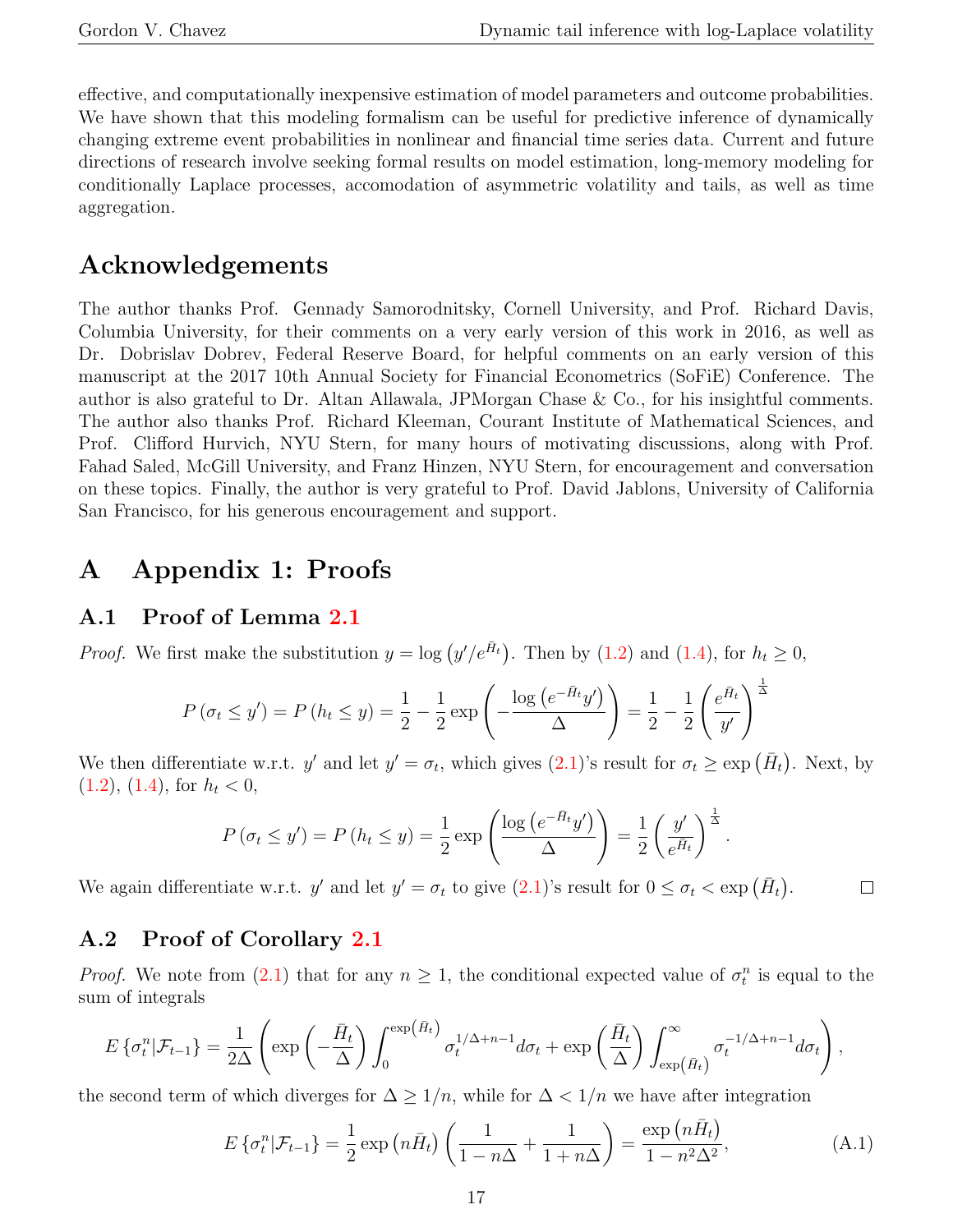We next note that since  $z_t$  is i.i.d. and  $z_t$  and  $\sigma_t$  are independent, the conditional expectation  $E\{\varepsilon_t^n|\mathcal{F}_{t-1}\}=Ez_t^nE\{\sigma_t^n|\mathcal{F}_{t-1}\}.$  Since  $z_t$  is standard normal, its nth moment is simply  $(n-1)!!$  =  $(n-1)(n-3)(n-5)...1$ . Therefore  $E\{\varepsilon_t^n | \mathcal{F}_{t-1}\} = (n-1)!E\{\sigma_t^n | \mathcal{F}_{t-1}\}$ . Using [\(A.1\)](#page-16-0) then gives  $(2.2)$ 's result.  $\Box$ 

### A.3 Proof of Theorem [2.1](#page-4-3)

*Proof.* We note from Rohatgi (1976 p. 141) that since  $(1.1)$ 's  $z_t$  and  $\sigma_t$  are independent, the distribution of their product  $\sigma_t z_t = \varepsilon_t$  is given by the formula

<span id="page-17-0"></span>
$$
p_{\varepsilon}(\varepsilon_t|\mathcal{F}_{t-1}) = \int_0^\infty p_{\sigma}(\sigma_t|\mathcal{F}_{t-1})p_z\left(\frac{\varepsilon_t}{\sigma_t}\right) \frac{1}{|\sigma_t|} d\sigma_t.
$$
 (A.2)

We then substitute the standard normal density for  $p_z$  and [\(2.1\)](#page-2-3) for  $p_\sigma$  into [\(A.2\)](#page-17-0) to give

<span id="page-17-1"></span>
$$
p_{\varepsilon}(\varepsilon_t|\mathcal{F}_{t-1}) = \frac{1}{2\Delta\sqrt{2\pi}} \exp\left(-\frac{\bar{H}_t}{\Delta}\right) \int_0^{\exp(\bar{H}_t)} \sigma_t^{1/\Delta - 2} e^{-\frac{\varepsilon_t^2}{2\sigma_t^2}} d\sigma_t + \frac{1}{2\Delta\sqrt{2\pi}} \exp\left(\frac{\bar{H}_t}{\Delta}\right) \int_{\exp(\bar{H}_t)}^{\infty} \sigma_t^{-1/\Delta - 2} e^{-\frac{\varepsilon_t^2}{2\sigma_t^2}} d\sigma_t \tag{A.3}
$$

We note from  $(2.5)$  that the first integral in  $(A.3)$  can be written in the following form after simplifying

<span id="page-17-2"></span>
$$
\frac{\left(\sqrt{2}e^{\bar{H}_t}\right)^{-1/\Delta}}{4\sqrt{\pi}\Delta} \left|\varepsilon_t\right|^{1/\Delta-1} \left[\Gamma\left(\frac{1-1/\Delta}{2}, \frac{\varepsilon_t^2}{2\sigma_t^2}\right)_{\sigma_t=e^{\bar{H}_t}} - \Gamma\left(\frac{1-1/\Delta}{2}, \frac{\varepsilon_t^2}{2\sigma_t^2}\right)_{\sigma_t=0}\right]
$$
(A.4)

To simplify [\(A.4\)](#page-17-2) further, we note from Abramowitz and Stegun (1965 p. 263) that the upper incomplete gamma function satisfies

<span id="page-17-3"></span>
$$
\Gamma(a,b) \sim b^{a-1} e^{-b} \tag{A.5}
$$

as  $b \to \infty$ . Letting  $(1 - 1/\Delta)/2 = a$  and  $\varepsilon_t^2/2\sigma_t^2 = b$  in  $(A.5)$  shows that the second term in  $(A.4)$ vanishes. Final simplification of  $(A.4)$  gives the result

<span id="page-17-5"></span>
$$
\frac{1}{4\sqrt{\pi}\Delta} \left(\sqrt{2}e^{\bar{H}_t}\right)^{-1/\Delta} \Gamma\left(\frac{1-1/\Delta}{2}, \frac{\varepsilon_t^2}{2e^{2\bar{H}_t}}\right) |\varepsilon_t|^{1/\Delta - 1}.
$$
\n(A.6)

The definition  $(2.5)$  can be used again to write the second integral in  $(A.3)$  as

<span id="page-17-4"></span>
$$
\frac{\left(\sqrt{2}e^{\bar{H}_t}\right)^{1/\Delta}}{4\sqrt{\pi}\Delta} \left|\varepsilon_t\right|^{-1/\Delta-1} \left[\Gamma\left(\frac{1+1/\Delta}{2}, \frac{\varepsilon_t^2}{2\sigma_t^2}\right)_{\sigma_t=\infty} - \Gamma\left(\frac{1+1/\Delta}{2}, \frac{\varepsilon_t^2}{2\sigma_t^2}\right)_{\sigma_t=e^{\bar{H}_t}}\right] \tag{A.7}
$$

after simplifying. The first upper incomplete gamma function term in  $(A.7)$  is simply  $\Gamma((1 + 1/\Delta)/2)$ . We then note that

<span id="page-17-7"></span>
$$
\Gamma(a) - \Gamma(a, b) = \gamma(a, b). \tag{A.8}
$$

Using this identity with  $(A.7)$  and simplifying gives

<span id="page-17-6"></span>
$$
\frac{1}{4\sqrt{\pi}\Delta} \left(\sqrt{2}e^{\bar{H}_t}\right)^{1/\Delta} \gamma \left(\frac{1+1/\Delta}{2}, \frac{\varepsilon_t^2}{2e^{2\bar{H}_t}}\right) |\varepsilon_t|^{-1/\Delta - 1}.
$$
\n(A.9)

Adding  $(A.6)$  and  $(A.9)$  gives the result in  $(2.4)$ .

 $\Box$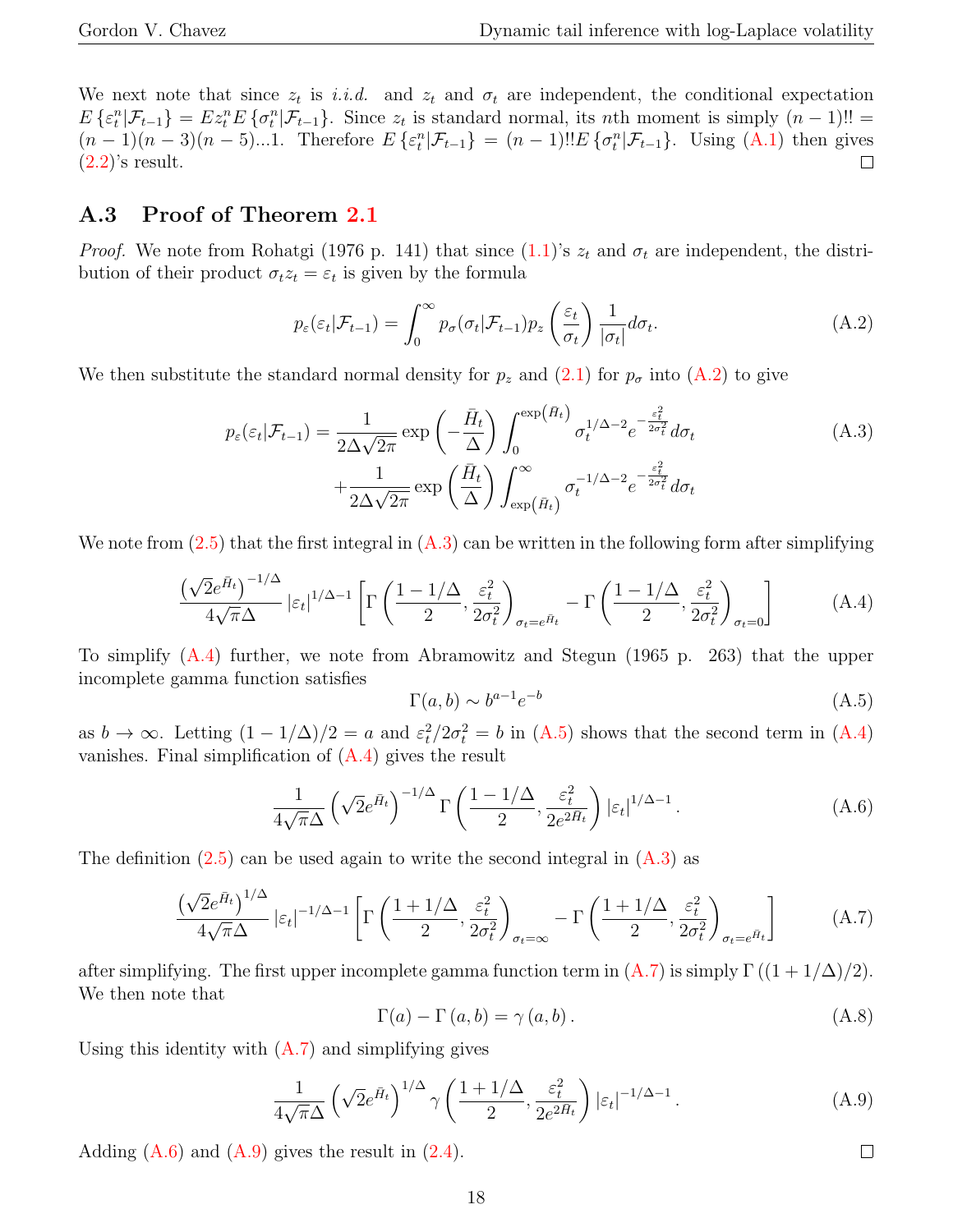### A.4 Proof of Corollary [2.2](#page-4-6)

Proof. We first note the identity shown in Jameson (2016, 2017)

<span id="page-18-0"></span>
$$
\Gamma(a,b) \sim -\frac{b^a}{a} \tag{A.10}
$$

as  $b \to 0$  for  $a < 0$ . For  $\Delta < 1$ ,  $(1 - 1/\Delta)/2 < 0$ , and hence using  $(A.10)$  and rewriting gives

<span id="page-18-2"></span>
$$
\Gamma\left(\frac{1-1/\Delta}{2}, \frac{\varepsilon_t^2}{2e^{2\bar{H}_t}}\right) \sim \frac{2\Delta}{1-\Delta} \left(\frac{|\varepsilon_t|}{\sqrt{2}e^{\bar{H}_t}}\right)^{1-1/\Delta} \tag{A.11}
$$

as  $|\varepsilon_t| \to 0$ . We next note the identity

<span id="page-18-1"></span>
$$
\gamma(a,b) \sim \frac{b^a}{a} \tag{A.12}
$$

as  $b \to 0$ . Using  $(A.12)$  and rewriting then gives

<span id="page-18-3"></span>
$$
\gamma\left(\frac{1+1/\Delta}{2}, \frac{\varepsilon_t^2}{2e^{2\bar{H}_t}}\right) \sim \frac{2\Delta}{1+\Delta} \left(\frac{|\varepsilon_t|}{\sqrt{2}e^{\bar{H}_t}}\right)^{1+1/\Delta} \tag{A.13}
$$

as  $|\varepsilon_t| \to 0$ . Substituting [\(A.11\)](#page-18-2) and [\(A.13\)](#page-18-3) into [\(2.4\)](#page-4-2) and cancelling terms gives

$$
p_{\varepsilon}(\varepsilon_t|\mathcal{F}_{t-1}) \sim \frac{1}{4} \sqrt{\frac{2}{\pi}} \frac{1}{e^{\bar{H}_t}} \left( \frac{1}{1-\Delta} + \frac{1}{1+\Delta} \right)
$$

as  $|\varepsilon_t| \to 0$ , which can be simplified to give the result  $(2.7)$ .

### A.5 Proof of Theorem [2.2](#page-6-1)

Proof. We first make the substitution

$$
b = \frac{\varepsilon_t}{\sqrt{2}e^{\bar{H}_t}}\tag{A.14}
$$

in [\(2.4\)](#page-4-2)'s integral from  $\Lambda$  to  $\infty$ . Multiplying by 2, cancelling terms, and using the notation [\(2.8\)](#page-4-5) then gives

<span id="page-18-4"></span>
$$
P\left\{|\varepsilon_t| \ge \Lambda | \mathcal{F}_{t-1}\right\} = \frac{1}{2\sqrt{\pi}\Delta} \int_{\tilde{\Lambda}_t}^{\infty} \Gamma\left(\frac{1 - 1/\Delta}{2}, b^2\right) b^{1/\Delta - 1} db + \frac{1}{2\sqrt{\pi}\Delta} \int_{\tilde{\Lambda}_t}^{\infty} \gamma\left(\frac{1 + 1/\Delta}{2}, b^2\right) b^{-1/\Delta - 1} db.
$$
 (A.15)

We begin with the first term of [\(A.15\)](#page-18-4). We apply integration by parts with

$$
u = \Gamma\left(\frac{1 - 1/\Delta}{2}, b^2\right), \quad v = b^{1/\Delta}.
$$

Then using the definition  $(2.5)$  for differentiation of u and cancelling terms gives

<span id="page-18-5"></span>
$$
\frac{1}{2\sqrt{\pi}}\left(\left[\Gamma\left(\frac{1-1/\Delta}{2},b^2\right)b^{1/\Delta}\right]_{b=\infty}-\left[\Gamma\left(\frac{1-1/\Delta}{2},b^2\right)b^{1/\Delta}\right]_{b=\widetilde{\Lambda}_t}+2\int_{\widetilde{\Lambda}_t}^{\infty}e^{-b^2}db\right).
$$
 (A.16)

 $\Box$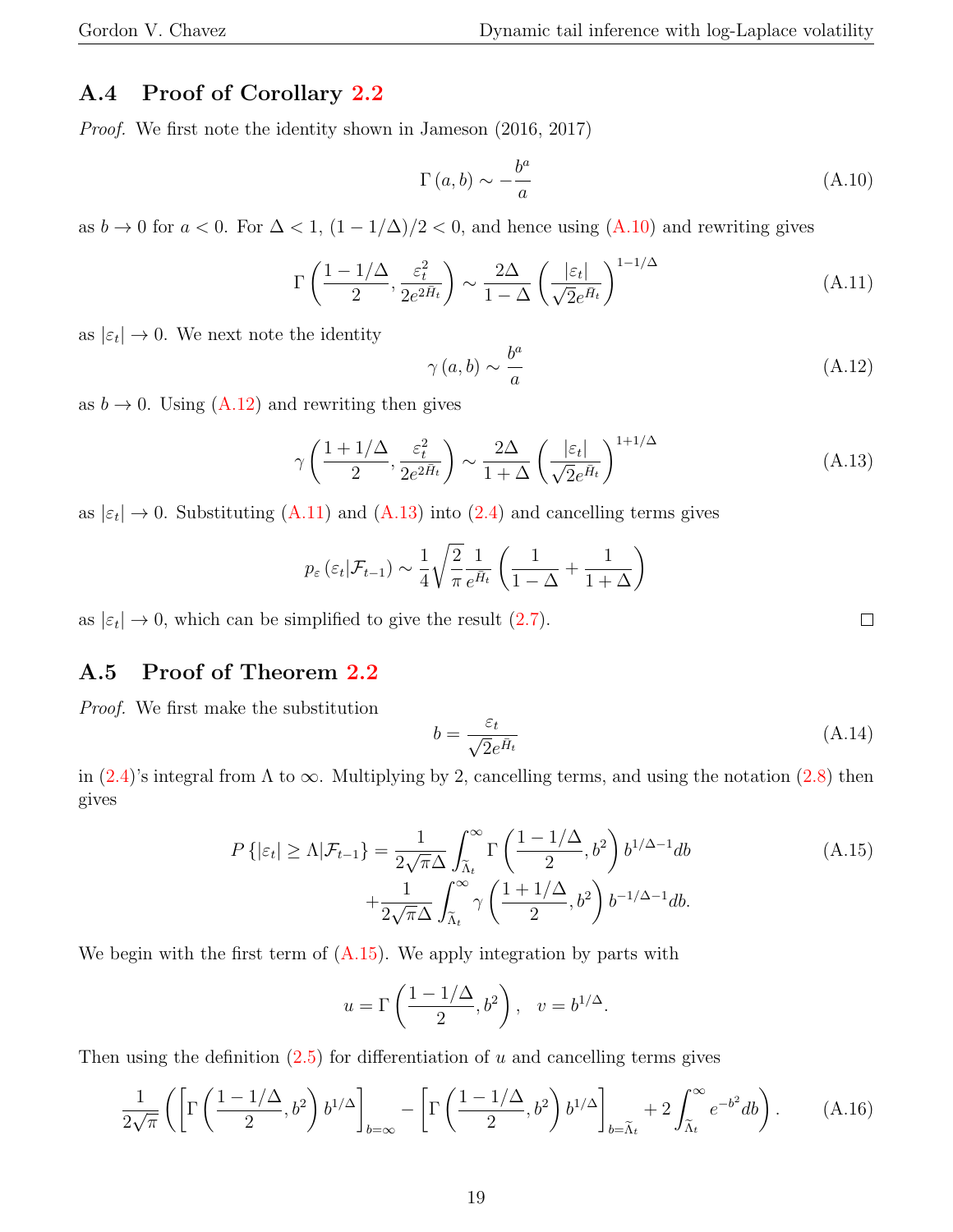Recall from  $(A.5)$  that  $(A.16)$ 's first term vanishes. We then proceed to  $(A.15)$ 's second term, again applying integration by parts with

$$
u = \gamma \left(\frac{1 + 1/\Delta}{2}, b^2\right), \quad v = -b^{-1/\Delta}.
$$

Then using  $(2.6)$  for differentiation of u and cancelling terms gives

<span id="page-19-2"></span>
$$
\frac{1}{2\sqrt{\pi}} \left( -\left[ \gamma \left( \frac{1+1/\Delta}{2}, b^2 \right) b^{-1/\Delta} \right]_{b=\infty} + \left[ \gamma \left( \frac{1+1/\Delta}{2}, b^2 \right) b^{-1/\Delta} \right]_{b=\tilde{\Lambda}_t} + 2 \int_{\tilde{\Lambda}_t}^{\infty} e^{-b^2} db \right). \tag{A.17}
$$

Note that  $(A.17)$ 's first term also vanishes. Combining  $(A.16)$  and  $(A.17)$  and noting the definition  $(2.10)$  gives the result  $(2.9)$ .  $\Box$ 

#### A.6 Proof of Theorem [2.3](#page-6-2)

*Proof.* We will use the following asymptotic expansion of  $(2.5)$ , which can be derived from repeated integration by parts (see Digital Library of Mathematical Functions 8.11).

<span id="page-19-3"></span>
$$
\Gamma(a,b) = b^{a-1} e^{-b} \left( 1 + \sum_{k=1}^{n-1} \frac{u_k(a)}{b^k} + O\left( b^{-n} \right) \right)
$$
 (A.18)

as  $b \to \infty$ , where

<span id="page-19-0"></span>
$$
u_k(a) = (-1)^k (1-a)_k = (a-k)(a-k+1)...(a-2)(a-1),
$$
\n(A.19)

and  $(.)_k$  denotes the rising factorial. We then make the following substitutions in  $(2.4)$ ,

$$
a_1 = \frac{1 - 1/\Delta}{2}
$$
,  $a_2 = \frac{1 + 1/\Delta}{2}$ ,  $b_t = \frac{\varepsilon_t^2}{2e^{2\bar{H}_t}}$ . (A.20)

We then recall  $(A.8)$  and substitute  $(A.18)$  into  $(2.4)$ 's two terms  $(A.6)$  and  $(A.9)$ . Simplifying then gives the series representation of  $(2.4)$  as  $b_t \to \infty$ ,

<span id="page-19-1"></span>
$$
p_{\varepsilon}\left(\varepsilon_{t}|\mathcal{F}_{t-1}\right) = \frac{1}{4\Delta\sqrt{2\pi}e^{\bar{H}_{t}}}\left(b_{t}^{-a_{2}}\Gamma\left(a_{2}\right) + b_{t}^{-1}e^{-b_{t}}\sum_{k=1}^{n-1}\frac{u_{k}\left(a_{1}\right) - u_{k}\left(a_{2}\right)}{b_{t}^{k}} + O\left(b_{t}^{-n-1}e^{-b_{t}}\right)\right). \tag{A.21}
$$

We next note that, after re-substituting for  $b_t$  and  $a_2$ , the first term in  $(A.21)$  is equal to

<span id="page-19-4"></span>
$$
\frac{1}{4\sqrt{\pi}\Delta} \left(\sqrt{2}e^{\bar{H}_t}\right)^{1/\Delta} \Gamma\left(\frac{1+1/\Delta}{2}\right) |\varepsilon_t|^{-1/\Delta - 1},\tag{A.22}
$$

which is the limit of the term  $(A.9)$  as  $|\epsilon_t| \to \infty$ . Multiplying  $(A.22)$  by 2 and integrating from  $\Lambda$  to  $\infty$  gives the first term of [\(2.11\)](#page-6-2) with [\(2.8\)](#page-4-5). We then proceed to [\(A.21\)](#page-19-1)'s second term, re-substituting for  $b_t$  and cancelling factors to give

<span id="page-19-5"></span>
$$
\frac{e^{\bar{H}_t}}{2\Delta\sqrt{2\pi}} \frac{e^{-\varepsilon_t^2/2e^{2\bar{H}_t}}}{\varepsilon_t^2} \sum_{k=1}^{n-1} \frac{u_k\left(a_1\right) - u_k\left(a_2\right)}{\varepsilon_t^{2k}} \left(2e^{2\bar{H}_t}\right)^k. \tag{A.23}
$$

We next note the following integral,

<span id="page-19-6"></span>
$$
\int_{\Lambda}^{\infty} e^{-\varepsilon^2/2e^{2\bar{H}_t}} \varepsilon^{-2(k+1)} d\varepsilon = \frac{1}{2} \left( 2e^{2\bar{H}_t} \right)^{-k-1/2} \Gamma\left(-k - \frac{1}{2}, \frac{\Lambda^2}{2e^{2\bar{H}_t}}\right).
$$
 (A.24)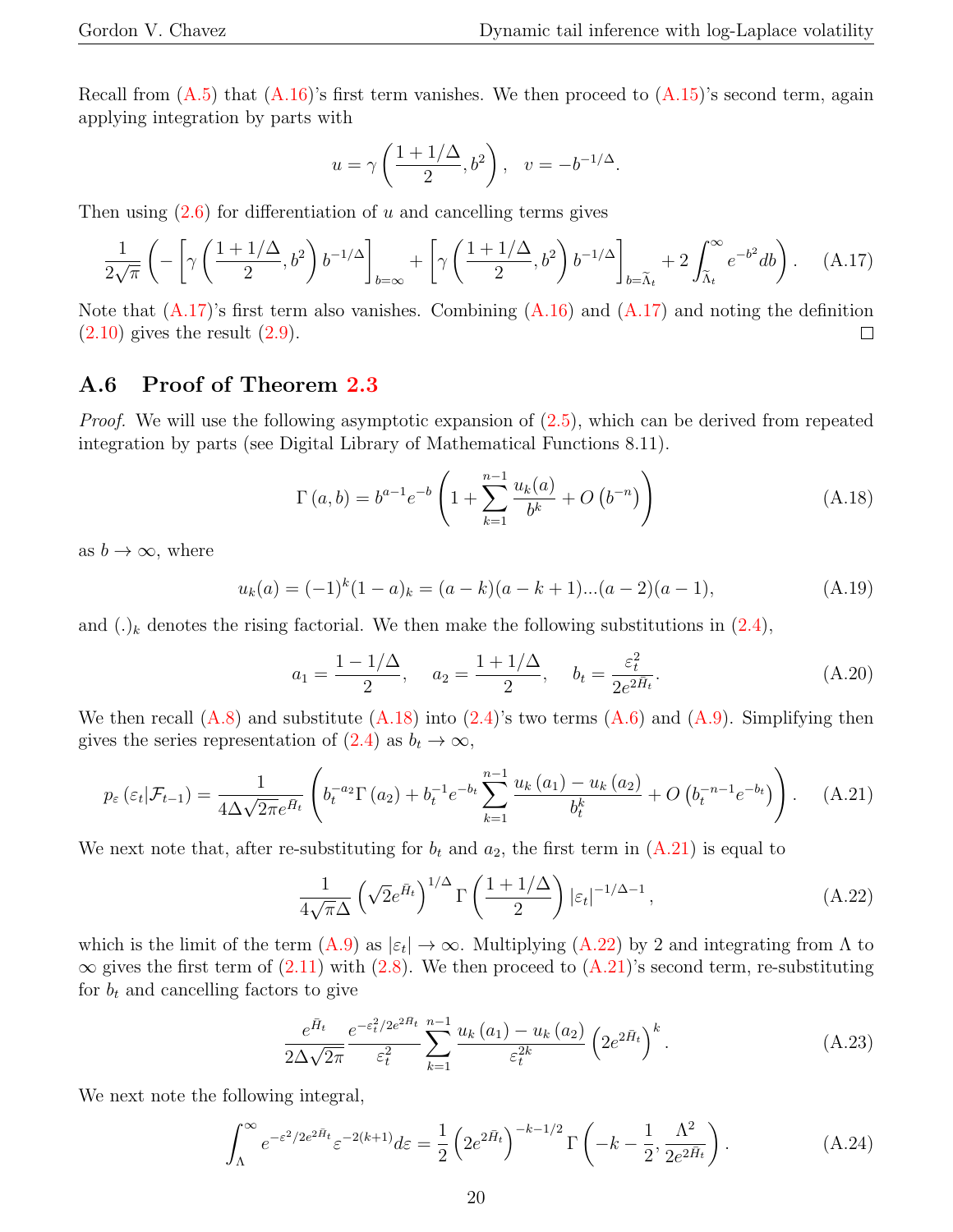![](_page_20_Figure_2.jpeg)

<span id="page-20-2"></span>Figure 6: Visualizations of  $(A.26)$ 's correction terms to  $(2.11)-(2.8)$  $(2.11)-(2.8)$  for  $k = 1, ..., 15$  with  $\Delta = 1/4$ . Left: A plot of the series' corrections for  $\Lambda_t = 4/\sqrt{2}$ . Right: Plots of the base-10 logarithm of the (absolute-valued) corrections for  $\Lambda_t = 2/\sqrt{2}$  (Red),  $\Lambda_t = 3/\sqrt{2}$  (Green), and  $\Lambda_t = 4/\sqrt{2}$  (Blue). In both images the series' minimal correction terms before divergence begins are circled.

So integrating [\(A.23\)](#page-19-5) from  $\Lambda$  to  $\infty$ , applying [\(A.24\)](#page-19-6), and cancelling factors gives

<span id="page-20-1"></span>
$$
\frac{1}{8\sqrt{\pi}\Delta} \sum_{k=1}^{n-1} \left[ u_k(a_1) - u_k(a_2) \right] \Gamma \left( -k - \frac{1}{2}, \frac{\Lambda^2}{2e^{2\tilde{H}_t}} \right). \tag{A.25}
$$

Because  $(A.21)$ 's remainder at any n does not change sign over all  $b_t$ , we can similarly apply  $(A.24)$ to give the remainder term's integral. Finally, multiplying  $(A.21)$  by 2 and integrating from  $\Lambda$  to  $\infty$ , applying the integral of [\(A.22\)](#page-19-4), the result [\(A.25\)](#page-20-1), using the clearer notation for  $u_k(a)$ , and fully re-substituting gives the asymptotic expansion

<span id="page-20-0"></span>
$$
P\left\{|\varepsilon_{t}| \geq \Lambda | \mathcal{F}_{t-1}\right\} = \frac{\sqrt{2}^{1/\Delta}}{2\sqrt{\pi}} \Gamma\left(\frac{1+1/\Delta}{2}\right) \exp\left(\frac{\bar{H}_{t}}{\Delta}\right) \Lambda^{-1/\Delta}
$$
\n
$$
+ \frac{1}{4\sqrt{\pi}\Delta} \sum_{k=1}^{n-1} (-1)^{k} \left[ \left(\frac{1+1/\Delta}{2}\right)_{k} - \left(\frac{1-1/\Delta}{2}\right)_{k} \right] \Gamma\left(-k - \frac{1}{2}, \frac{\Lambda^{2}}{2e^{2\bar{H}_{t}}} \right)
$$
\n
$$
+ O\left(\Gamma\left(-n - \frac{1}{2}, \frac{\Lambda^{2}}{2e^{2\bar{H}_{t}}} \right)\right).
$$
\n(A.26)

Re-applying  $(A.18)$  to  $(A.26)$ 's remainder term with  $n = 1$  gives the remainder term in [\(2.11\)](#page-6-2) with  $(2.8).$  $(2.8).$  $\Box$ 

The series in  $(A.21)$  and  $(A.26)$  are generally not convergent as  $n \to \infty$ . However, they can be truncated at low order n to closely approximate [\(2.4\)](#page-4-2) and its integral. This is because for  $n \ll \infty$ the series' terms rapidly become very small for values of  $\Lambda$  that are relatively large compared to  $e^{\tilde{H}_t}$ . Visualizations of [\(A.26\)](#page-20-0)'s asymptotic series are given in Fig. [6.](#page-20-2)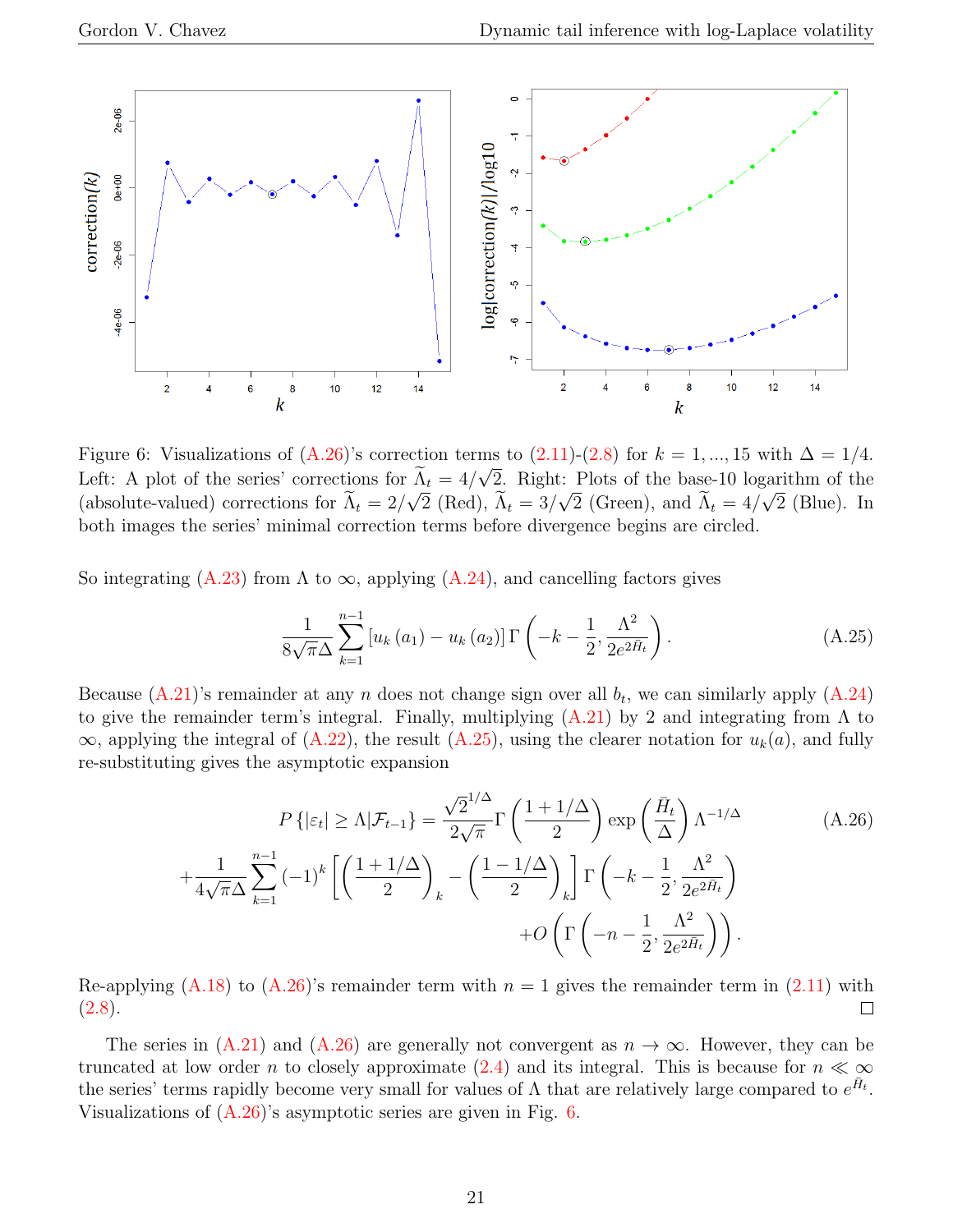### A.7 Proof of Proposition [3.1](#page-7-0)

*Proof.* By [\(1.1\)](#page-1-0) and [\(1.2\)](#page-1-1),  $|\varepsilon_t| = \exp(H_t)|z_t|$ . Taking the logarithm gives

<span id="page-21-0"></span>
$$
\log|\varepsilon_t| = H_t + \log|z_t| \,. \tag{A.27}
$$

Since  $z_t$  and  $\varepsilon_t$  are independent,  $E\{\log |z_t|\mid \log |\varepsilon_t|\} = E\log |z_t|$ . Then since  $z_t$  is standard normal,  $z_t^2 \sim \chi^2(1)$ . It can then be noted, e.g., from Breidt et al. (1998) that

<span id="page-21-1"></span>
$$
E \log |z_t| = \frac{1}{2} E \log z_t^2 = \frac{1}{2} \left( \log 2 + \psi \left( \frac{1}{2} \right) \right) = \frac{-\log 2 - \gamma}{2} \approx -.6352,\tag{A.28}
$$

where  $\psi(x)$  is the *digamma function* 

$$
\psi(x) = \frac{d}{dx} \log(\Gamma(x)) = \frac{\Gamma'(x)}{\Gamma(x)}
$$

and  $\psi(1/2) = -2 \log 2 - \gamma$  (see Abramowitz and Stegun 1965 p. 258-259). Rearranging [\(A.27\)](#page-21-0), taking the expected value  $E\{H_t | \log |\varepsilon_t|\}$ , and substituting [\(A.28\)](#page-21-1) gives the result [\(3.1\)](#page-7-0).  $\Box$ 

## B Appendix 2: The  $z_t \sim Lap(0, 1)$  Case

In this section we briefly show that very similar results to those in Appendix 1 for  $(1.1)-(1.4)$  $(1.1)-(1.4)$  with  $z_t \sim \mathcal{N}(0, 1)$  can be derived for the case where  $z_t$  is instead distributed according to the standard Laplace density

<span id="page-21-2"></span>
$$
p_z(z_t) = \frac{1}{2} \exp(-|z_t|), \tag{B.1}
$$

which gives  $Ez_t = 0$  and  $E|z_t| = 1$ . We first note that an equivalent argument to that in A.2 can be made. We use the fact that  $(B.1)$ 's  $Ez_t^n = n!$  with the result  $(A.1)$  to give

<span id="page-21-3"></span>
$$
E\left\{\varepsilon_t^n|\mathcal{F}_{t-1}\right\} = \exp\left(n\bar{H}_t\right) \frac{n!}{1 - n^2\Delta^2} \tag{B.2}
$$

for even  $n \geq 2$ . The right hand side of [\(B.2\)](#page-21-3) with  $n = 1$  additionally gives  $E\{|\varepsilon_t| | \mathcal{F}_{t-1}\}.$ 

We next note that an equivalent argument to the one in A.3 can be given, using  $(2.1)$  and  $(B.1)$ with  $(A.2)$  to give an expression composed of two integrals, each of which can be written very similarly to  $(A.4)$  and  $(A.7)$ . Then  $(A.5)$  and  $(A.8)$  can be used in the same way as above to simplify these terms. Adding these two terms gives the result

<span id="page-21-4"></span>
$$
p_{\varepsilon}(\varepsilon_t|\mathcal{F}_{t-1}) = \frac{1}{4\Delta} \exp\left(-\frac{\bar{H}_t}{\Delta}\right) \Gamma\left(1 - \frac{1}{\Delta}, \frac{|\varepsilon_t|}{e^{\bar{H}_t}}\right) |\varepsilon_t|^{1/\Delta - 1} + \frac{1}{4\Delta} \exp\left(\frac{\bar{H}_t}{\Delta}\right) \gamma \left(1 + \frac{1}{\Delta}, \frac{|\varepsilon_t|}{e^{\bar{H}_t}}\right) |\varepsilon_t|^{-1/\Delta - 1}
$$
\n(B.3)

The identities [\(A.10\)](#page-18-0) and [\(A.12\)](#page-18-1) in A.4 can then be used to show that as  $|\varepsilon_t| \to 0$ ,

$$
p_{\varepsilon}(\varepsilon_t|\mathcal{F}_{t-1}) \sim \frac{1}{2e^{\tilde{H}_t}} \frac{1}{1 - \Delta^2}.
$$
 (B.4)

Making the substitution  $b = |\varepsilon_t|/e^{\tilde{H}_t}$  in [\(B.3\)](#page-21-4) and applying integration by parts as in A.5 gives the result

$$
P\left\{|{\varepsilon}_t| \geq \Lambda | \mathcal{F}_{t-1}\right\} = \frac{1}{2} \left( \gamma \left(1 + \frac{1}{\Delta}, \widetilde{\Lambda}_t\right) \widetilde{\Lambda}_t^{-1/\Delta} - \Gamma \left(1 - \frac{1}{\Delta}, \widetilde{\Lambda}_t\right) \widetilde{\Lambda}_t^{1/\Delta} \right) + e^{-\widetilde{\Lambda}_t} \tag{B.5}
$$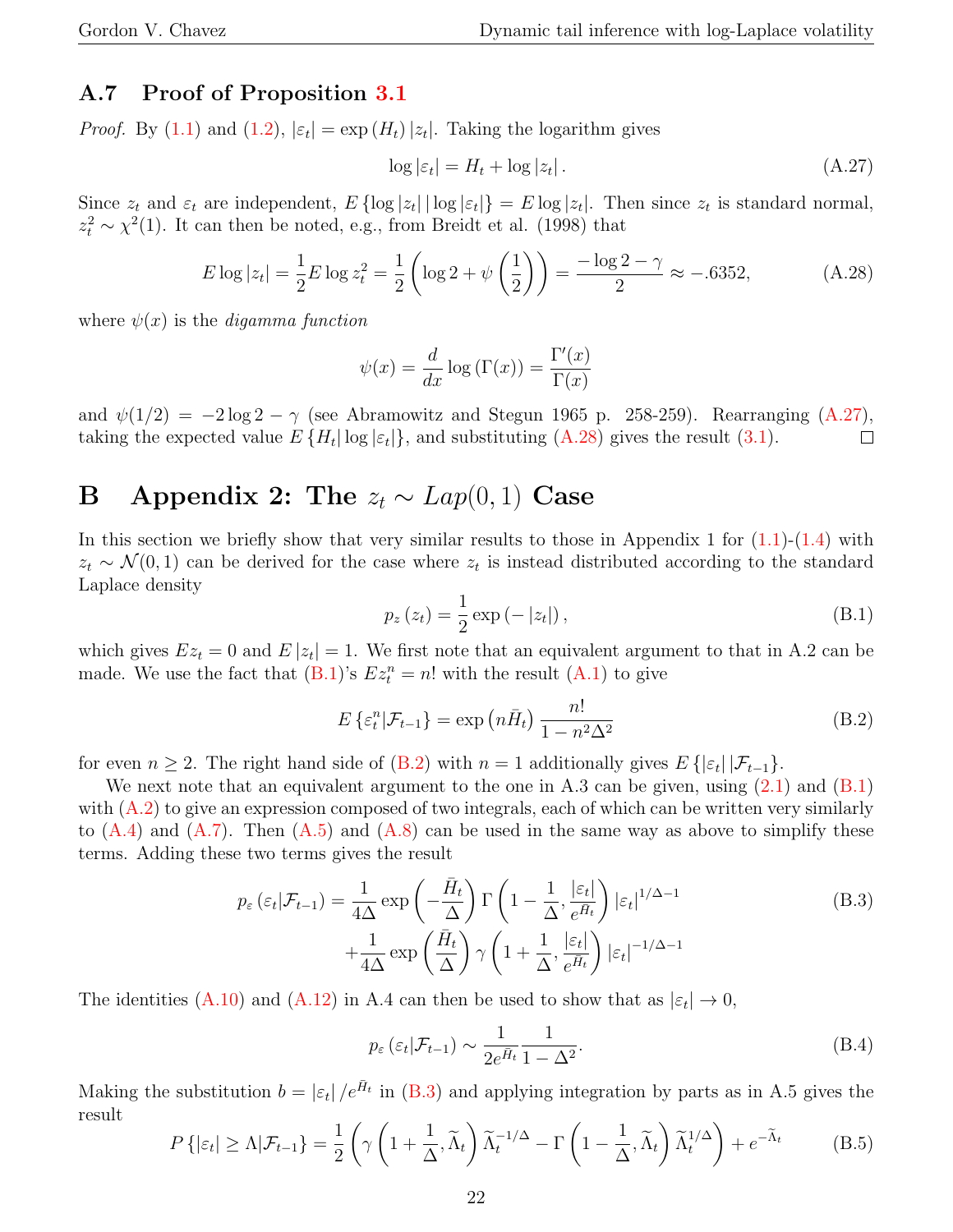where  $\tilde{\Lambda}_t = \Lambda/e^{\bar{H}_t}$ . Lastly, the argument in A.6 can also be repeated, using  $(A.18)-(A.19)$  $(A.18)-(A.19)$  with the substitutions

$$
a_1 = 1 - \frac{1}{\Delta}, \quad a_2 = 1 + \frac{1}{\Delta}, \quad b_t = \frac{|\varepsilon_t|}{e^{\bar{H}_t}}
$$

to write  $(B.3)$  as an asymptotic expansion that is equivalent in form to  $(A.21)$ , with the only change to write (B.3) as an asymptotic expansion that is equivalent in form to (A.21), with the only change being that the factor  $1/(4\Delta\sqrt{2\pi}e^{\tilde{H}_t})$  is replaced with  $1/(4\Delta e^{\tilde{H}_t})$ . Then re-substituting for  $b_t$  and  $a_$ in the first term gives

<span id="page-22-0"></span>
$$
\frac{1}{4\Delta} \exp\left(\frac{\bar{H}_t}{\Delta}\right) \Gamma\left(1 + \frac{1}{\Delta}\right) |\varepsilon_t|^{-1/\Delta - 1},\tag{B.6}
$$

which is the limit of  $(B.3)$ 's second term as  $|\varepsilon_t| \to \infty$ . Multiplying  $(B.6)$  by 2 and integrating from  $\Lambda$  to  $\infty$  will give the first term of our result. Next, fully re-substituting in the second term and remainder term of [\(B.3\)](#page-21-4)'s asymptotic expansion, applying the integral

$$
\int_{\Lambda}^{\infty} e^{-\varepsilon/e^{\bar{H}_t}} \varepsilon^{-(k+1)} d\varepsilon = e^{-k\bar{H}_t} \Gamma\left(-k, \frac{\Lambda}{e^{\bar{H}_t}}\right),\tag{B.7}
$$

multiplying by 2, and cancelling factors then gives the full result

<span id="page-22-1"></span>
$$
P\left\{|\varepsilon_t| \ge \Lambda | \mathcal{F}_{t-1}\right\} = \frac{1}{2} \Gamma\left(1 + \frac{1}{\Delta}\right) \exp\left(\frac{\bar{H}_t}{\Delta}\right) \Lambda^{-1/\Delta}
$$
\n
$$
+ \frac{1}{2\Delta} \sum_{k=1}^{n-1} (-1)^k \left[\left(\frac{1}{\Delta}\right)_k - \left(-\frac{1}{\Delta}\right)_k\right] \Gamma\left(-k, \frac{\Lambda}{e^{\bar{H}_t}}\right)
$$
\n
$$
+ O\left(\Gamma\left(-n, \frac{\Lambda}{e^{\bar{H}_t}}\right)\right).
$$
\n(B.8)

Re-applying [\(A.18\)](#page-19-3) to [\(B.8\)](#page-22-1)'s remainder term with  $n = 1$  shows that as  $\widetilde{\Lambda}_t \to \infty$ ,

<span id="page-22-2"></span>
$$
P\left\{|{\varepsilon}_t| \ge \Lambda | \mathcal{F}_{t-1}\right\} = \frac{1}{2} \Gamma\left(1 + \frac{1}{\Delta}\right) \widetilde{\Lambda}_t^{-1/\Delta} + O\left(\widetilde{\Lambda}_t^{-2} e^{-\widetilde{\Lambda}_t}\right). \tag{B.9}
$$

Then comparing  $(B.9)$  and  $(2.12)$  gives

<span id="page-22-3"></span>
$$
P\left\{| \varepsilon_t | \ge \Lambda | \mathcal{F}_{t-1}\right\} \sim \Gamma\left(1 + \frac{1}{\Delta}\right) P\left\{\sigma_t \ge \Lambda | \mathcal{F}_{t-1}\right\}.
$$
 (B.10)

Since  $\Gamma(1) = \Gamma(2) = 1$ , [\(B.10\)](#page-22-3)'s second line reduces to  $P\{\left|\varepsilon_t\right| \geq \Lambda | \mathcal{F}_{t-1}\}\sim P\{\sigma_t \geq \Lambda | \mathcal{F}_{t-1}\}\$  for  $\Delta = 1$  and as  $\Delta \rightarrow \infty$ . Several graphs of [\(B.3\)](#page-21-4) are given in Fig. [7.](#page-23-0)

#### SUPPLEMENTARY MATERIAL

- R scripts: R scripts containing code to perform the simulation studies in Section [4](#page-7-5) and Section [5](#page-8-2) as well as the empirical application in Section [6.](#page-13-0) (.R files)
- Data sets: Data sets used in the simulation study in Section [5](#page-8-2) and the empirical application in Section [6.](#page-13-0) (xlsx files)

For supplementary materials email gchavez@novocure.com.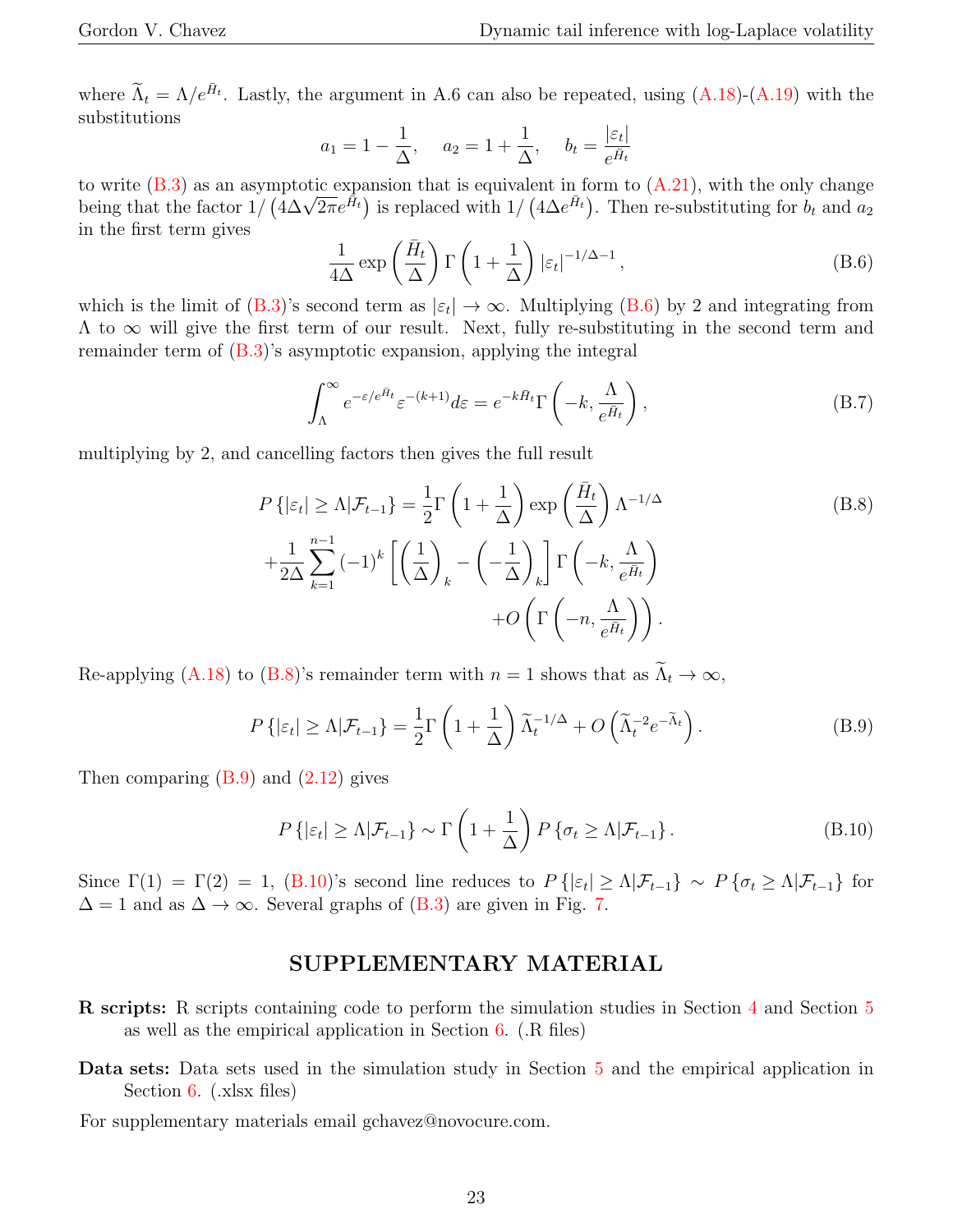![](_page_23_Figure_2.jpeg)

<span id="page-23-0"></span>Figure 7: Left: A typical realization of the process  $\varepsilon_t$  defined in [\(1.1\)](#page-1-0)-[\(1.4\)](#page-2-0) with  $z_t \sim Lap(0,1)$ ,  $H_t = .5H_{t-1} + .4H_{t-2} + h_t$ , and  $\Delta = 1/4$ . Right: Graphs of the probability density functions [\(B.3\)](#page-21-4) with  $(\bar{H}_t, \Delta)$  equal to  $(1, .25)$  in Red,  $(1, .50)$  in Green,  $(1, .60)$  in Cyan,  $(1.5, .35)$  in Magenta, and (2, .25) in Blue.

### References

- [1] Abramowitz, M. and I.A. Stegun (Editors) (1965). Handbook of Mathematical Functions. Dover. New York, NY.
- [2] Ardia, D. (2008). Financial Risk Management with Bayesian Estimation of GARCH Models. Lecture Notes in Economics and Mathematical Systems 612. Springer-Verlag. Berlin, Heidelberg.
- [3] Ardia, D. and L.F. Hoogerheide (2010). Bayesian estimation of the GARCH(1,1) model with Student-t innovations. The R Journal  $2(2)$ , 41-47.
- [4] Black, F. (1976). Studies of stock price volatility changes. Proceedings of the 1976 Meetings of the American Statistical Association, 171-181.
- [5] Board of Governors of the U.S. Federal Reserve System (2018). U.S. / Euro Foreign Exchange Rate retrieved from FRED, Federal Reserve Bank of St. Louis; [https://fred.stlouisfed.org/](https://fred.stlouisfed.org/series/DEXUSEU) [series/DEXUSEU](https://fred.stlouisfed.org/series/DEXUSEU).
- [6] Bollerslev, T. (1986). Generalized autoregressive conditional heteroskedasticity. Journal of Econometrics 31(3), 307-327.
- [7] Bollerslev, T. and H.O. Mikkelsen (1996). Modeling and pricing long memory in stock market volatility. *Journal of Econometrics* 73(1), 151-184.
- [8] Breidt, F.J., N. Crato, and P. de Lima (1998). The detection and estimation of long memory in stochastic volatility. Journal of Econometrics 83 (1-2), 325-348.
- [9] Chib, S., F. Nardari, and N. Shephard (2002). Markov chain Monte Carlo methods for stochastic volatility models. *Journal of Econometrics 108(2)*, 281-316.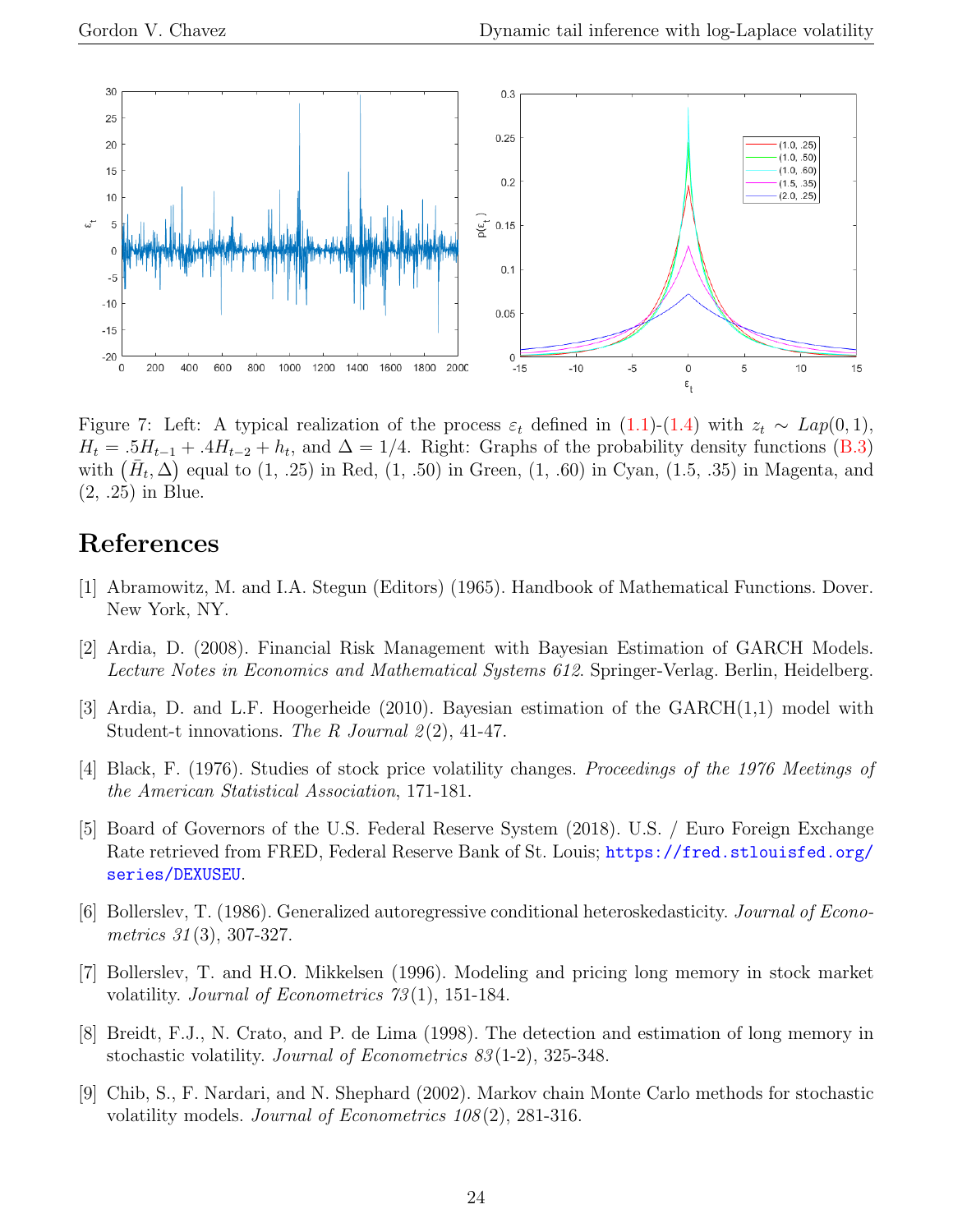- [10] Chicago Board Options Exchange (2018). CBOE VIX Whitepaper: CBOE Volatility Index; <http://www.cboe.com/micro/vix/vixwhite.pdf>.
- [11] Christie, A.A. (1982). The stochastic behavior of common stock variances: value, leverage, and interest rate effects. Journal of Financial Economics  $10(4)$ , 407-432.
- [12] deHaan, L. and S.I. Resnick (1980). A simple asymptotic estimate for the index of a stable distribution. Journal of the Royal Statistical Society Series  $B\ 42(1), 83-87.$
- [13] Diebold, F.X., T. Schuermann, and J.D. Stroughair (2000). Pitfalls and opportunities in use of extreme value theory in risk management. Journal of Risk Finance 1(2), 30-35.
- [14] Ding, Z., C.W.J. Granger, and R.F. Engle (1993). A long memory property of stock market returns and a new model. Journal of Empirical Finance  $1(1)$ , 83-106.
- [15] Embrechts, P., C. Kluppelberg, and T. Mikosch (2011). Modelling Extremal Events for Insurance and Finance. Springer. Heidelberg.
- [16] Engle, R.F. (1982). Autoregressive conditional heretoskedasticity with estimates of the variance of United Kingdom inflation. *Econometrica*  $50(4)$ , 987-1007.
- [17] Engle, R.F. and V.K. Ng (1993). Measuring and testing the impact of news on volatility. Journal of Finance 48 (5), 1749-1778.
- [18] Fama, E.F. and R. Roll (1968). Some properties of symmetric stable distributions. Journal of the American Statistical Association 63 (323), 817-836.
- [19] Friedman, J., T. Hastie, and R. Tibshirani (2010). Regularization paths for generalized linear models via coordinate descent. Journal of Statistical Software  $33(1)$ , 1-22.
- [20] Gardes, L. and S. Girard (2008). A moving window approach for nonparametric estimation of the conditional tail index. Journal of Multivariate Analysis 99 (10), 2368-2388.
- [21] Gardes, L. and G. Stupfler (2014). Estimation of the conditional tail index using a smoothed local Hill estimator. *Extremes*  $17(1)$ , 45-75.
- [22] Grau-Carles, P. (2000). Empirical evidence of long-range correlations in stock returns. Physica A: Statistical Mechanics and its Applications 287 (3-4), 396-404.
- [23] Harvey, A.C., E. Ruiz, and N. Shephard (1994). Multivariate stochastic variance models. Review of Economic Studies 61 (2), 247-264.
- [24] Hill, B.M. (1975). A simple general approach to inference about the tail of a distribution. Annals of Statistics 3 (5), 1163-1174.
- [25] Incomplete Gamma and Related Functions 8.11(i), Digital Library of Mathematical Functions, National Institutes of Standards and Technology; <https://dlmf.nist.gov/8.11>.
- [26] Jacquier, E., N.G. Polson, and P.E. Rosse (1994). Bayesian analysis of stochastic volatility models. Journal of Business  $\mathcal C$  Economic Statistics 12(4), 371-389.
- [27] Jameson, G.J.O. (2016). The incomplete gamma functions. The Mathematical Gazette 100 (548), 298-306.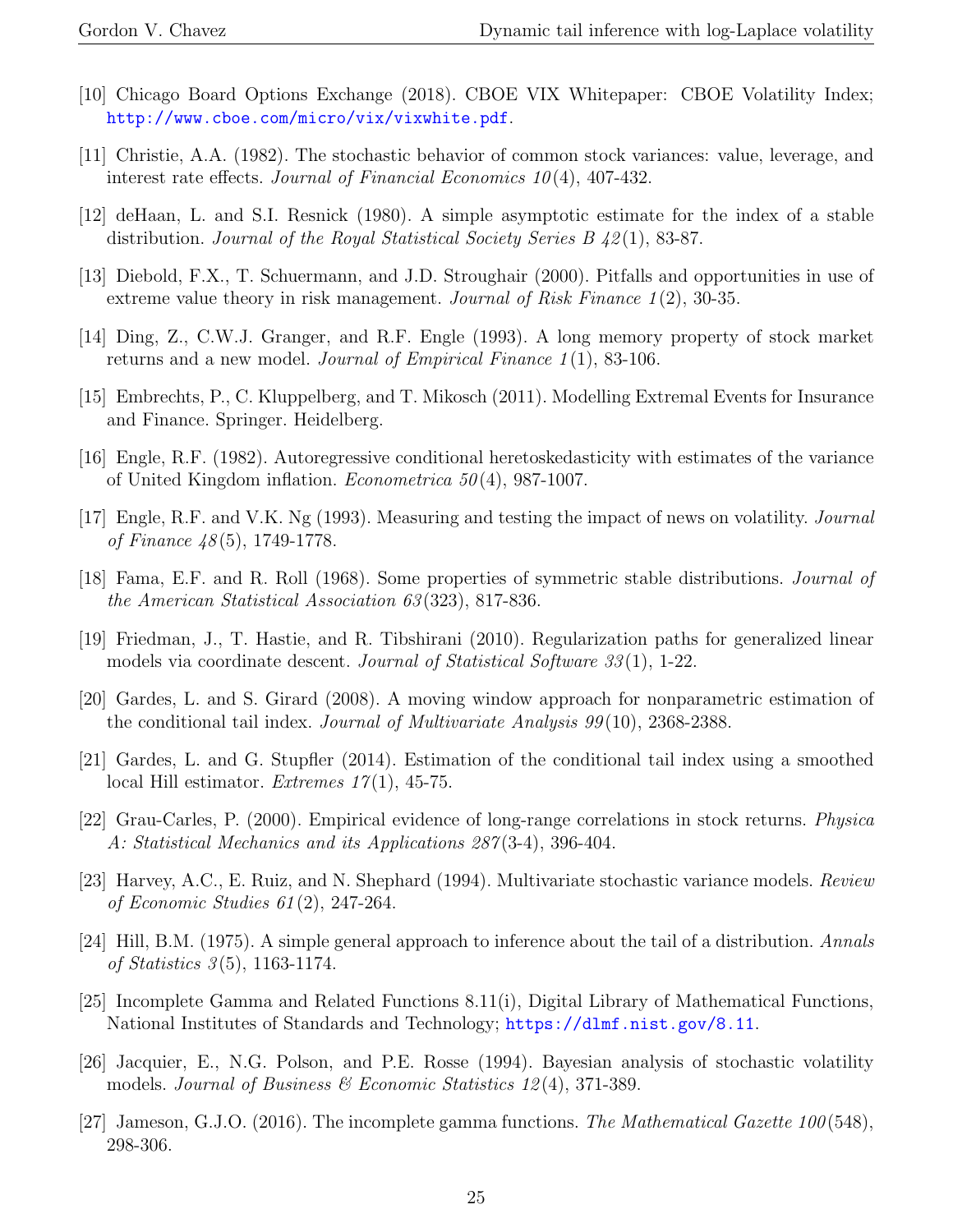- [28] Jameson, G.J.O. (2017). The incomplete gamma functions (notes); <https://www.maths.lancs.ac.uk/jameson/gammainc.pdf>.
- [29] Johnson, N.L., S. Kotz, and N. Balakrishnan (1994). Continuous Univariate Distributions Vol. 1. 14: Lognormal Distributions. Wiley. New York, NY.
- [30] Kearns, P. and A. Pagan (1997). Estimating the density tail index for financial time series. The Review of Economics and Statistics 79 (2), 171-175.
- [31] Kelly, B. (2014) The dynamic power law model. *Extremes*  $17(4)$ , 557-583.
- [32] Kim, S., N. Shephard, and S. Chib (1998). Stochastic volatility: likelihood inference and comparison with ARCH models. Review of Economic Studies 65 (3), 361-393.
- [33] Liesenfeld, R. and R.C. Jung (2000). Stochastic volatility models: conditional normality versus heavy-tailed distributions. *Journal of Applied Econometrics 15*(2), 137-160.
- [34] Litimi, H., A. BenSaida, L. Belkacem, and O. Abdallah (2019). Chaotic behavior in financial market volatility. *Journal of Risk 21*(3), 27-53.
- [35] Lobato, I.N. and N.E. Savin (1998). Real and spurious long-memory properties of stock-market data. Journal of Business & Economic Statistics 16(3), 261-268.
- [36] Lorenz, E.N. (1963). Deterministic nonperiodic flow. *Journal of Atmospheric Sciences*  $20(2)$ , 130-141.
- [37] Mandelbrot, B.B. (1963). The variation of certain speculative prices. *Journal of Business*  $36(4)$ , 394-419.
- [38] McNeil, A.J. and R. Frey (2000). Estimation of tail-related risk measures for heteroscedastic financial time series: an extreme value approach. Journal of Empirical Finance  $\gamma(3-4)$ , 271-300.
- [39] Mousazadeh, S. and M. Karimi (2007). Parameter estimation for Student-t ARCH model using MDL criterion. 2007 IEEE International Conference on Signal Processing and Communications.
- [40] Nelson, D.B. (1991). Conditional heteroskedasticity in asset returns: a new approach. Econometrica  $59(2)$ , 347-370.
- [41] Pickands, J. (1975). Statistical inference using extreme order statistics. Annals of Statistics  $3(1)$ , 119-131.
- [42] Ray, B.K. and R.S. Tsay (2000). Long-range dependence in daily stock volatilities. Journal of Business & Economic Statistics 18 (2), 254-262.
- [43] Rohatgi, V.K. (1976). An Introduction to Probability Theory and Mathematical Statistics. Wiley. New York, NY.
- [44] Sandmann, G. and S.J. Koopman (1998). Estimation of stochastic volatility models via Monte Carlo maximum likelihood. Journal of Econometrics 87(2), 271-301.
- [45] Soetaert, K., T. Petzoldt, and R.W. Setzer (2010). Solving differential equations in R: package deSolve. Journal of Statistical Software 33 (9), 1-25.